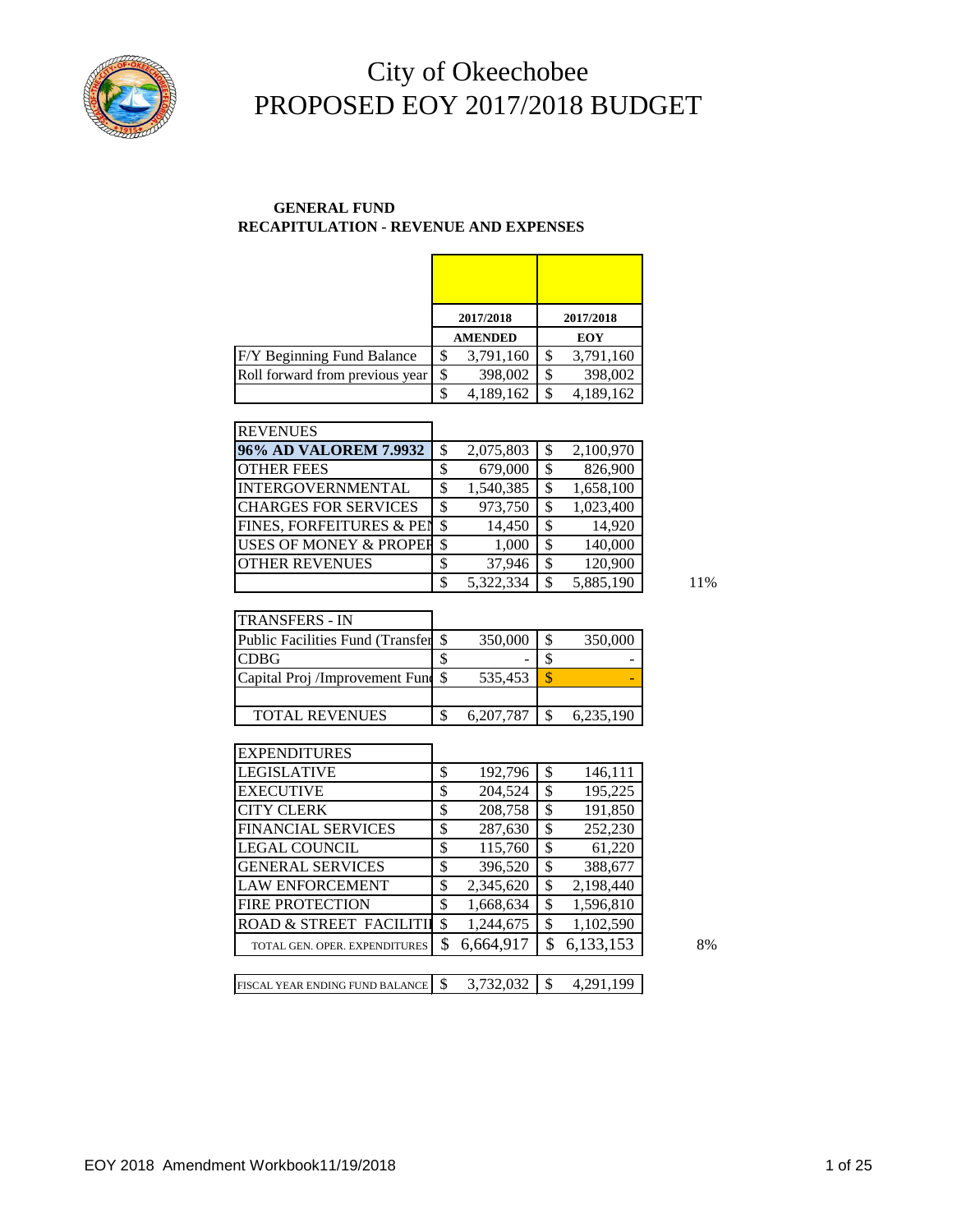

#### **GENERAL FUND**

**RECAPITULATION - REVENUE AND EXPENSES**

|                                 | 2017/2018      | 2017/2018 |           |  |
|---------------------------------|----------------|-----------|-----------|--|
|                                 | <b>AMENDED</b> | EOY       |           |  |
| <b>FUND BALANCE</b>             | 3,791,160      |           | 3,791,160 |  |
| Roll Forward from previous year | 398,002        |           | 398,002   |  |
|                                 | 4,189,162      |           | 4,189,162 |  |

#### **REVENUES**

| <b>TAXES:</b> |                         |                                            |  |
|---------------|-------------------------|--------------------------------------------|--|
| 311-1000      | 96% AD VALOREM @ 7.9932 | $$2,075,803$ $$2,100,970$                  |  |
|               | <b>ITOTAL</b>           | $\frac{1}{2}$ , 2,075,803 \ \ \$ 2,100,970 |  |

| <b>OTHER FEES:</b> |                                      |               |     |         |
|--------------------|--------------------------------------|---------------|-----|---------|
| 312-5100           | Fire Insurance Premium               | \$<br>45,800  | \$  | 52,600  |
| 312-5200           | Casualty Insurance Prem Tax (Police) | \$<br>62,000  | \$. | 81,000  |
| 314-1000           | <b>Utility Tax-Electric</b>          | \$<br>450,000 | \$  | 545,800 |
| 314-4000           | <b>Utility Tax/Natural Gas</b>       | \$<br>19,700  | \$  | 27,700  |
| 314-8000           | <b>Utility Tax/Propane</b>           | \$<br>29,000  | \$. | 45,000  |
| 316-0000           | Prof & Business Tax Receipt          | \$<br>71,500  | \$. | 71,000  |
| 319-0000           | Public Service Fee                   | \$<br>1,000   | S   | 3,800   |
|                    | <b>TOTAL</b>                         | \$<br>679,000 | \$  | 826,900 |

### **INTERGOVERNMENTAL REVENUES:**

|          | <b>TOTAL</b>                      | \$<br>1,540,385 |    | 1,658,100 |
|----------|-----------------------------------|-----------------|----|-----------|
| 338-2000 | <b>County Business Licenses</b>   | \$<br>4,800     | S  | 8,300     |
| 335-2300 | Firefighters Supplement           | \$<br>1,200     | \$ | 120       |
| 315,0000 | <b>Communications Service Tax</b> | \$<br>222,000   | S  | 229,800   |
| 312-6000 | 1 Cent Sales Surtax               | \$<br>734,121   | S  | 790,200   |
| 335-1800 | 1/2 Cent Sales Tax                | \$<br>355,413   | S  | 390,870   |
| 335-1500 | Alcoholic Beverage Licenses       | \$<br>5,200     | S  | 12,100    |
| 335-1400 | Mobile Home Licenses              | \$<br>19,500    | S  | 17,600    |
| 335-1210 | <b>SRS</b> Cigarette Tax          | \$<br>198,151   | S  | 209,110   |
|          |                                   |                 |    |           |

#### **CHARGES FOR CURRENT SERVICES**

| 322-0000 | Building & Inspections Fees       | \$<br>80,000  | \$ | 82,000    |
|----------|-----------------------------------|---------------|----|-----------|
| 322-1000 | Exception & Zoning Fees           | \$<br>500     | \$ | 5,000     |
| 323-1000 | Franchise-Electric                | \$<br>400,000 | \$ | 420,000   |
| 323-4000 | Franchise-Natural Gas             | \$<br>10,200  | S  | 11,400    |
| 323-7000 | Franchise-Solid Waste             | \$<br>105,700 | \$ | 120,000   |
| 329-0000 | <b>Plan Review Fees</b>           | \$<br>1,500   | \$ | 5,000     |
| 341-2000 | Alley/Street Closing Fees         |               |    |           |
| 341-3000 | <b>Map Sales</b>                  | \$<br>25      | S  |           |
| 341-4000 | Photocopies                       | \$<br>25      | \$ |           |
| 343-4010 | Solid Waste Collection Fees-Resd. | \$<br>375,800 | S  | 380,000   |
|          | <b>TOTAL</b>                      | \$<br>973,750 | \$ | 1,023,400 |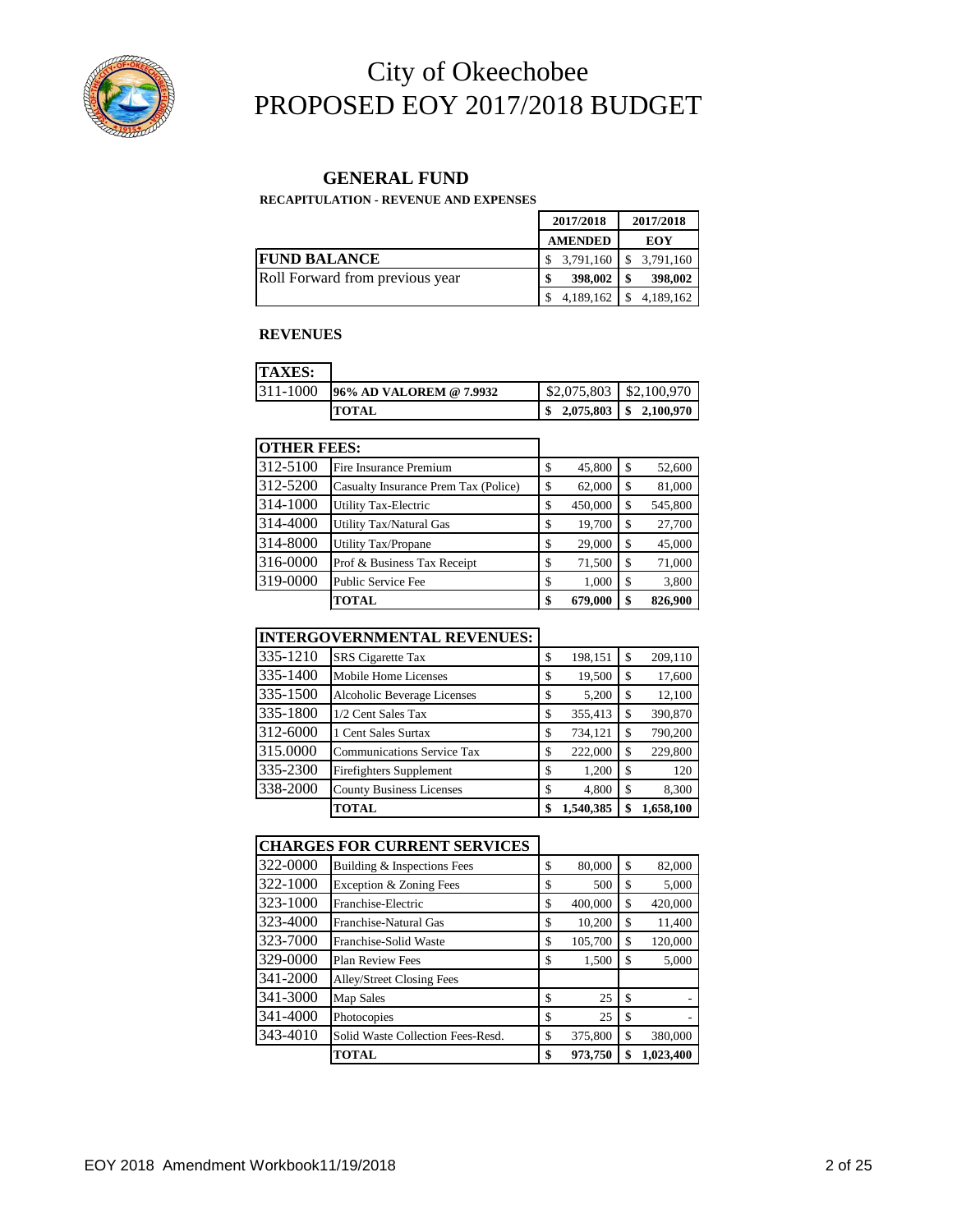

### **RECAPITULATION-REVENUE AND EXPENSES GENERAL FUND**

**2017/2018 2017/2018 AMENDED EOY**

|          | <b>FINES, FORFEITURES &amp; PENALTIES:</b> |    |        |    |        |
|----------|--------------------------------------------|----|--------|----|--------|
| 351-1000 | <b>Court Fines</b>                         | \$ | 8,425  | S. | 7,200  |
| 351-2000 | Radio Comm. Fee                            | \$ | 3,700  |    | 3,400  |
| 351-3000 | Law Enforcement Education                  | \$ | 1,250  | S  | 1,100  |
| 351-4000 | <b>Investigation Cost Reimbursement</b>    | \$ | 925    |    | 2,700  |
| 351-5000 | <b>Unclaimed Evidence</b>                  | S  | ۰      |    |        |
| 354-1000 | <b>Ordinance Violation Fines</b>           | \$ | 150    |    | 520    |
|          | <b>TOTAL</b>                               |    | 14,450 |    | 14.920 |

|          | <b>USES OF MONEY &amp; PROPERTY:</b> |    |       |         |
|----------|--------------------------------------|----|-------|---------|
| 361-1000 | <b>Interest Earnings</b>             | \$ | 1,000 | 140,000 |
| 361.3000 | <b>Investment Earnings</b>           | Φ  |       | -       |
| 364-1000 | <b>Surplus City Property</b>         | ъ  |       |         |
|          | TOTAL                                | \$ | 1.000 | 140.000 |

|          | <b>OTHER REVENUES:</b>              |              |    |         |
|----------|-------------------------------------|--------------|----|---------|
| 334-2000 | <b>Public Safety Grant</b>          | \$           | \$ |         |
|          | Special Purpose Grant               | \$           | S  |         |
| 343-9000 | DOT Hwy Maint.Landscape/Mowing      | \$<br>8,532  | S  | 9,400   |
| 343-9100 | DOT Master Traffic Signals Maint.   | \$<br>15,064 | S  | 17,000  |
| 343-9200 | DOT Maint. Lights & Lights Contract | \$           | S  |         |
| 366-1000 | <b>Other Revenues</b>               | \$<br>10,000 | \$ | 71,000  |
| 369-1000 | Miscellaneous                       | \$<br>2,000  | \$ | 11,000  |
| 369-4000 | Code Enforcement Fine               | \$<br>500    | \$ | 10,400  |
| 369-5000 | <b>Police Accident Reports</b>      | \$<br>1,850  | S  | 2,100   |
| 383-0000 | <b>Capital Lease Proceeds</b>       | \$<br>۰      | S  |         |
|          | TOTAL                               | \$<br>37.946 |    | 120,900 |

|  | OTHER REVENUES AND TRANSFER IN |
|--|--------------------------------|
|  |                                |

|          | Impact Fee Transfer in                                 |            |         |
|----------|--------------------------------------------------------|------------|---------|
|          | Capital Project Improvements (Transfer-In) \ \ \ \ \ \ | 535,453 \$ |         |
|          | CDBG Fund (Transfer-In)                                |            |         |
| 381-1000 | Public Facilities Improvement (Transfer-In)   \$       | 350,000    | 350,000 |
|          | TOTAL                                                  | 885.453    | 350,000 |

#### **TOTAL REVENUE & OTHER FUNDING SOURCES | \$ 6,605,789 | \$ 6,633,192**

#### **OPERATING TRANSFERS - OUT**

Due From CDBG  $\qquad \qquad$  \$ - \$ -Capital Project Building & Improvements

Capital Project Vehicles

TRANSFERS OUT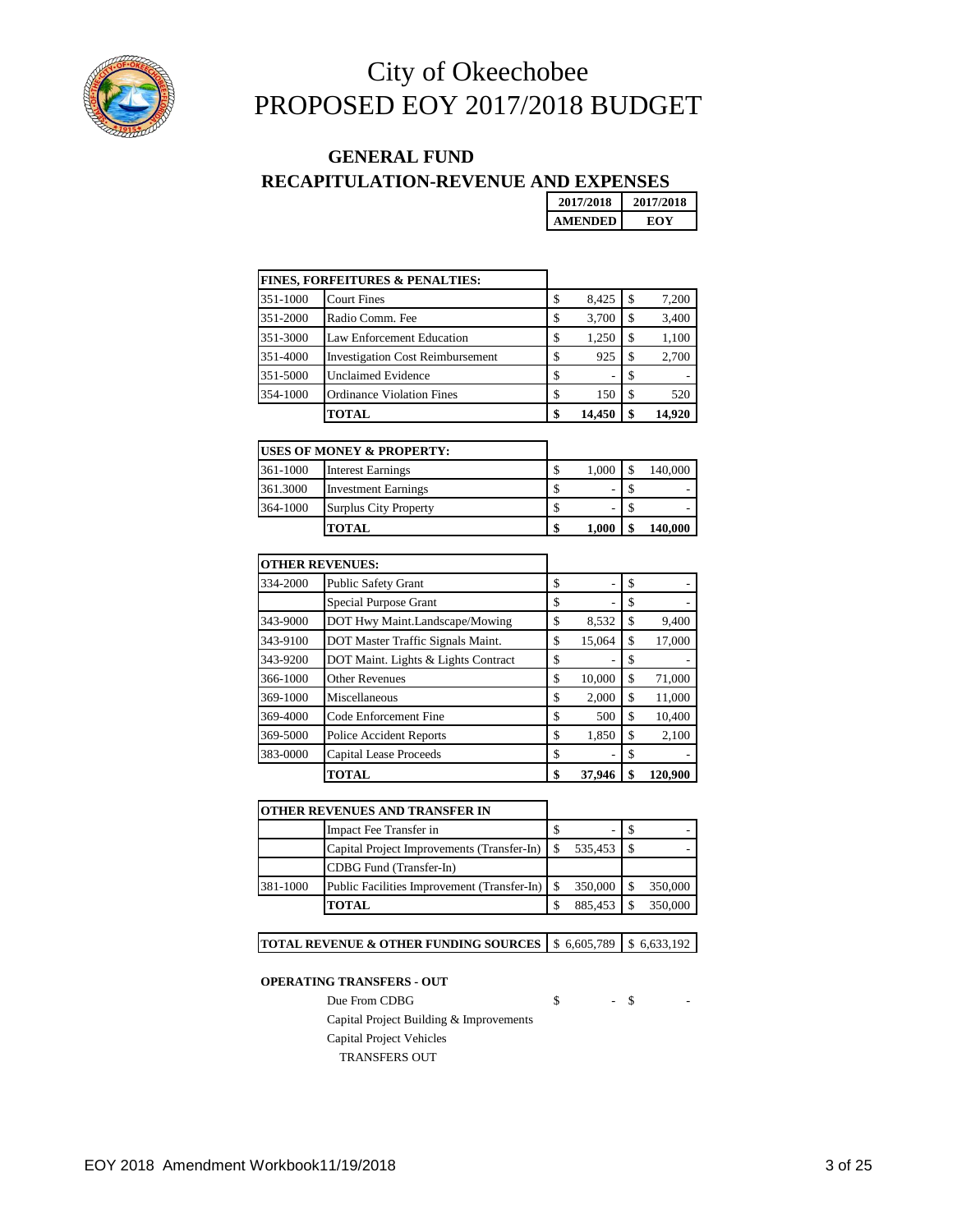

### **General Fund - 001**

### **DEPARTMENT: LEGISLATIVE (0511)**

|                               |                             |     | 2017/2018      |    | 2017/2018 |
|-------------------------------|-----------------------------|-----|----------------|----|-----------|
|                               |                             |     | <b>AMENDED</b> |    | EOY       |
| 1100                          | <b>EXECUTIVE SALARIES</b>   | ۰D. | 46,100         | S. | 44,700    |
| 1510                          | LONGEVITY/SERVICE INCENTIVE |     | 1,000          | \$ | 1,000     |
| 2100                          | <b>FICA</b>                 |     | 3,756          | \$ | 2,840     |
| 2200                          | <b>RETIREMENT</b>           |     | 3,510          | \$ | 2,230     |
| 2300                          | LIFE AND HEALTH INSURANCE   |     | 42,500         | \$ | 23,700    |
| 2400                          | <b>WORKERS COMPENSATION</b> |     | 240            | \$ | 230       |
| <b>TOTAL PERSONNEL COSTS:</b> |                             |     | 97,106         | \$ | 74,700    |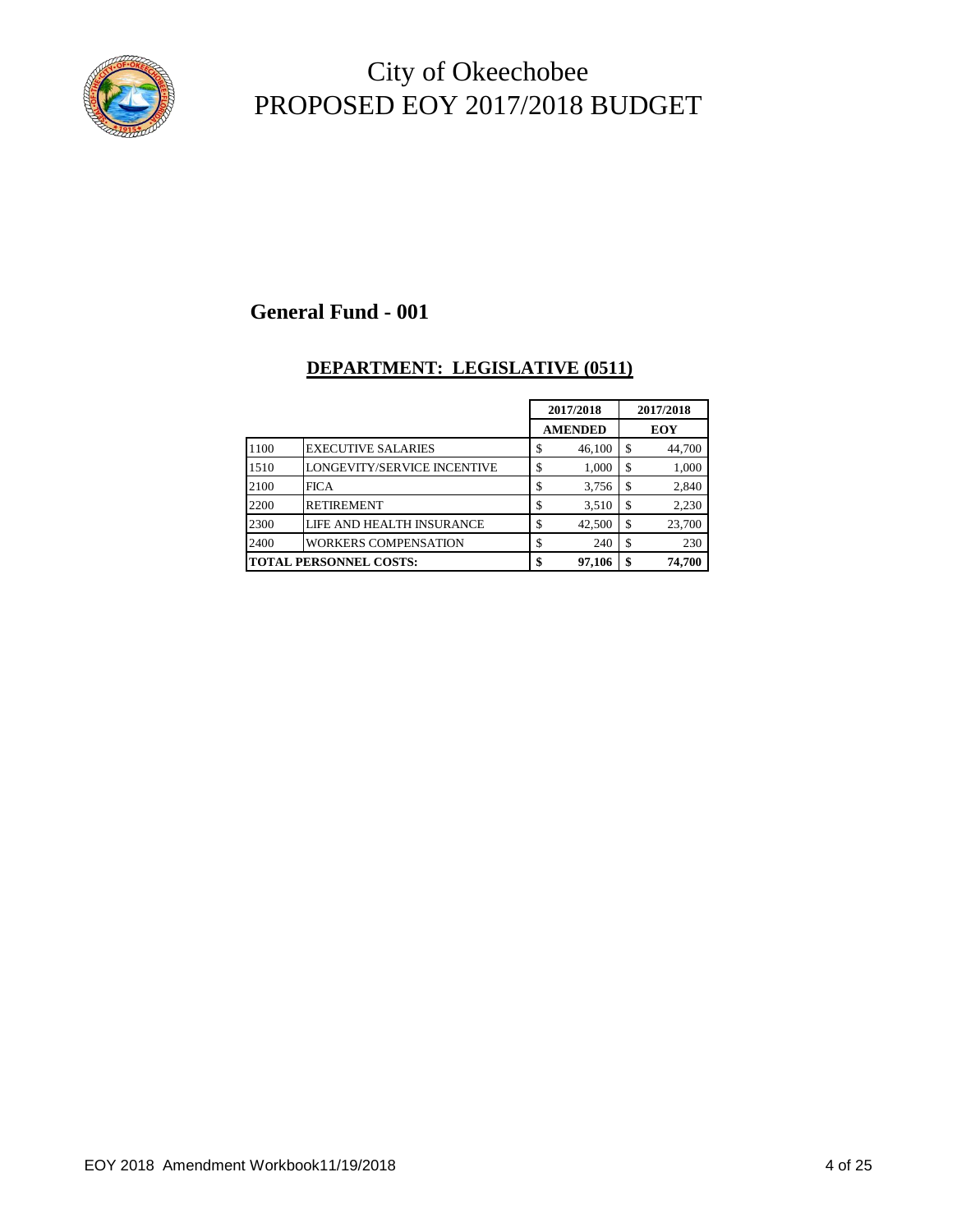

### **General Fund - 001**

#### **DEPARTMENT: LEGISLATIVE (0511)**

| <b>OPERATIONS &amp; SUPPLIES</b> |                                          | 2017/2018      |    | 2017/2018  |  |
|----------------------------------|------------------------------------------|----------------|----|------------|--|
|                                  |                                          | <b>AMENDED</b> |    | <b>EOY</b> |  |
| 3400                             | OTHER CONTRACT SERVICES                  | \$<br>61,500   | \$ | 43,500     |  |
| 4000                             | TRAVEL AND PER DIEM                      | \$<br>2,500    | \$ | 1,025      |  |
| 4100                             | COMM. & FREIGHT                          | \$<br>3,200    | \$ | 750        |  |
| 4500                             | <b>INSURANCE</b>                         | \$<br>3,350    | \$ | 3,100      |  |
| 4609                             | <b>REPAIR &amp; MAINTENANCE</b>          | \$             | \$ | 576        |  |
| 4901                             | <b>EDUCATION</b>                         | \$<br>1,500    | \$ | 650        |  |
| 4909                             | <b>MISCELLANEOUS</b>                     | \$<br>1,000    | \$ | 170        |  |
| 5400                             | <b>BOOKS, PUBLICATIONS, ETC</b>          | \$<br>1,200    | \$ | 200        |  |
| 8100                             | <b>SHARED SERVICES</b>                   | \$<br>8,940    | \$ | 8,940      |  |
| 8200                             | AID TO PRIVATE ORGANIZATIONS             | \$<br>2,500    | \$ | 2,500      |  |
| 8201                             | INTERLOCAL PART. w/IRSC                  | \$<br>٠        | \$ |            |  |
| 8202                             | LOCAL COMMUNITY REQUEST                  | \$<br>10,000   | \$ | 10,000     |  |
| 574-8300                         | TOURISM/ECO. DEV/CENTENNIAL              | \$<br>٠        | \$ |            |  |
|                                  | <b>TOTAL SUPPLIES AND OTHER SERVICES</b> | \$<br>95,690   | \$ | 71,411     |  |
|                                  |                                          |                |    |            |  |
|                                  | <b>GRAND TOTAL FOR DEPARTMENT</b>        | \$<br>192,796  | \$ | 146,111    |  |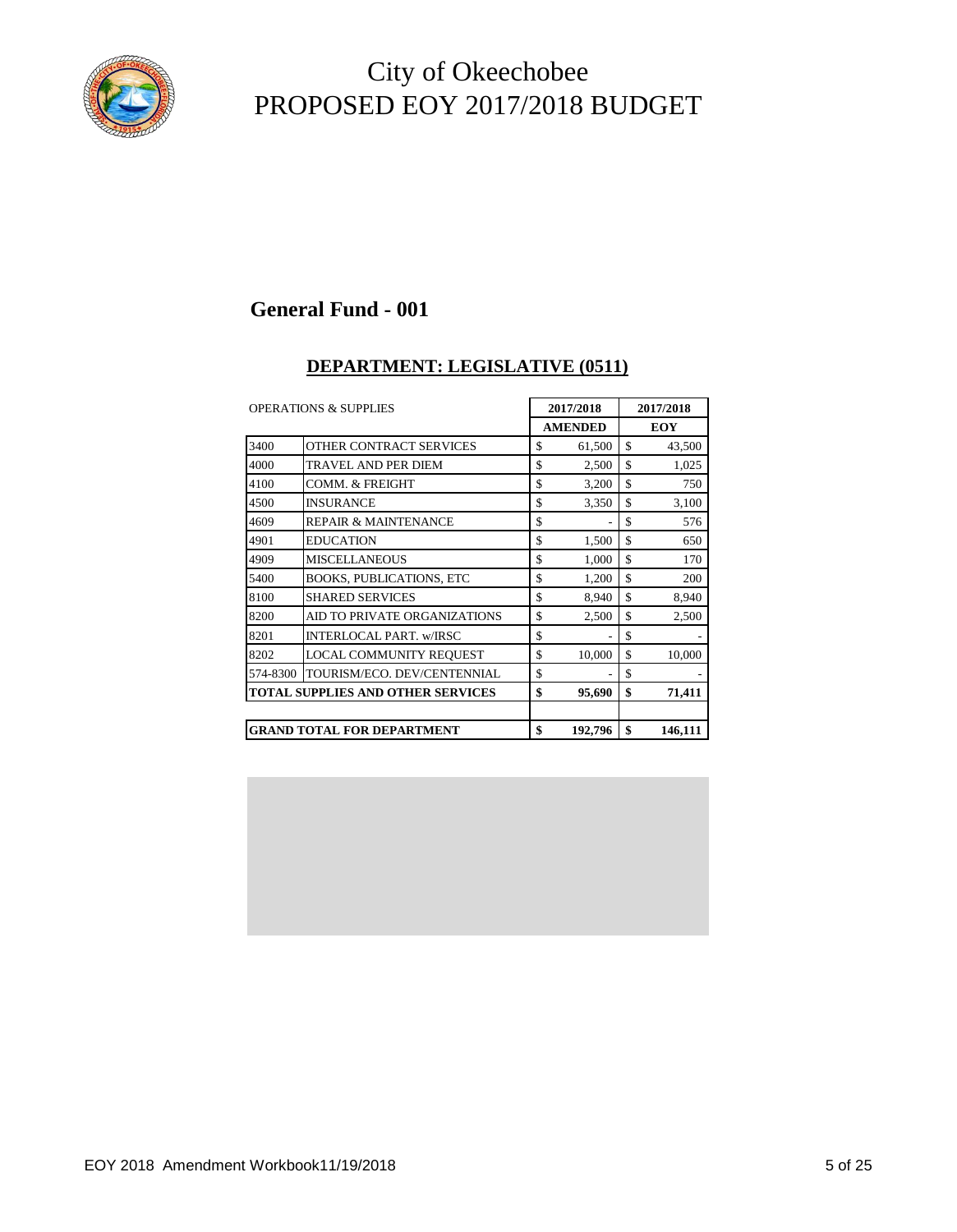

### **General Fund - 001**

### **DEPARTMENT: EXECUTIVE (0512)**

|      | PERSONNEL COST:               |    | 2017/2018      |    | 2017/2018 |  |
|------|-------------------------------|----|----------------|----|-----------|--|
|      |                               |    | <b>AMENDED</b> |    | EOY       |  |
| 1100 | <b>EXECUTIVE SALARIES</b>     | \$ | 87,822         | \$ | 87,800    |  |
| 1200 | <b>REGULAR SALARIES</b>       | \$ | 44,995         | \$ | 44,970    |  |
| 1510 | LONGEVITY/SERVICE INCENTIVE   | \$ |                | \$ |           |  |
| 2100 | <b>FICA</b>                   | \$ | 10,305         | \$ | 10,300    |  |
| 2200 | <b>RETIREMENT</b>             | \$ | 12,900         | \$ | 10,900    |  |
| 2300 | LIFE AND HEALTH INSURANCE     | \$ | 19,900         | \$ | 19,600    |  |
| 2400 | <b>WORKERS COMPENSATION</b>   | \$ | 795            | \$ | 780       |  |
|      | <b>TOTAL PERSONNEL COSTS:</b> | \$ | 176,717        | \$ | 174,350   |  |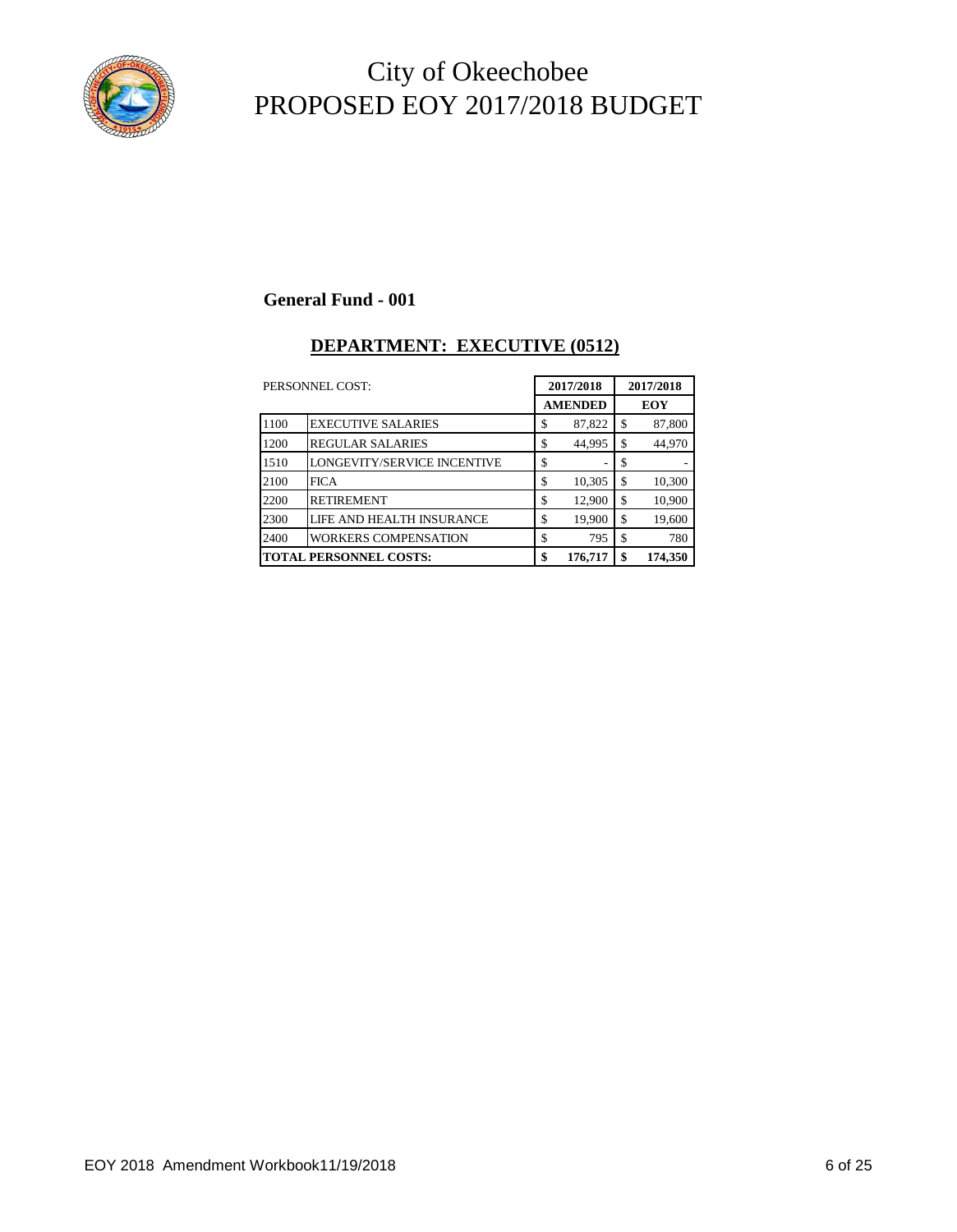

#### **General Fund - 001**

### **DEPARTMENT: EXECUTIVE (0512)**

|      | <b>SUPPLIES &amp; OTHER SERVICES</b>     | 2017/2018      | 2017/2018 |            |
|------|------------------------------------------|----------------|-----------|------------|
|      |                                          | <b>AMENDED</b> |           | <b>EOY</b> |
| 4000 | <b>TRAVEL AND PER DIEM</b>               | \$<br>4,200    | \$        | 2,570      |
| 4100 | <b>COMM. &amp; FREIGHT</b>               | \$<br>3,707    | \$        | 3,300      |
| 4400 | <b>RENTALS &amp; LEASES</b>              | \$<br>4,100    | \$        | 3,050      |
| 4500 | <b>INSURANCE</b>                         | \$<br>3,850    | \$        | 3,550      |
| 4600 | <b>R&amp;M VEHICLES</b>                  | \$<br>1,550    | \$        | 200        |
| 4609 | <b>R&amp;M EOUIPMENT</b>                 | \$<br>1,400    | \$        | 1,305      |
| 4901 | <b>EDUCATION</b>                         | \$<br>1,750    | \$        | 900        |
| 4909 | <b>MISCELLANEOUS</b>                     | \$<br>500      | \$        | 150        |
| 5100 | <b>OFFICE SUPPLIES</b>                   | \$<br>800      | \$        | 150        |
| 5200 | <b>OPERATING SUPPLY</b>                  | \$<br>1,200    | \$        | 1,650      |
| 5201 | <b>FUEL AND OIL</b>                      | \$<br>3,000    | \$        | 2,550      |
| 5400 | <b>BOOKS, PUBLICATIONS, ETC</b>          | \$<br>1,750    | \$        | 1,500      |
| 6400 | EQUIPMENT (\$750 OR MORE)                | \$             | \$        |            |
|      | <b>TOTAL SUPPLIES AND OTHER SERVICES</b> | \$<br>27,807   | \$        | 20,875     |
|      |                                          |                |           |            |
|      | <b>GRAND TOTAL FOR DEPARTMENT</b>        | \$<br>204,524  | \$        | 195,225    |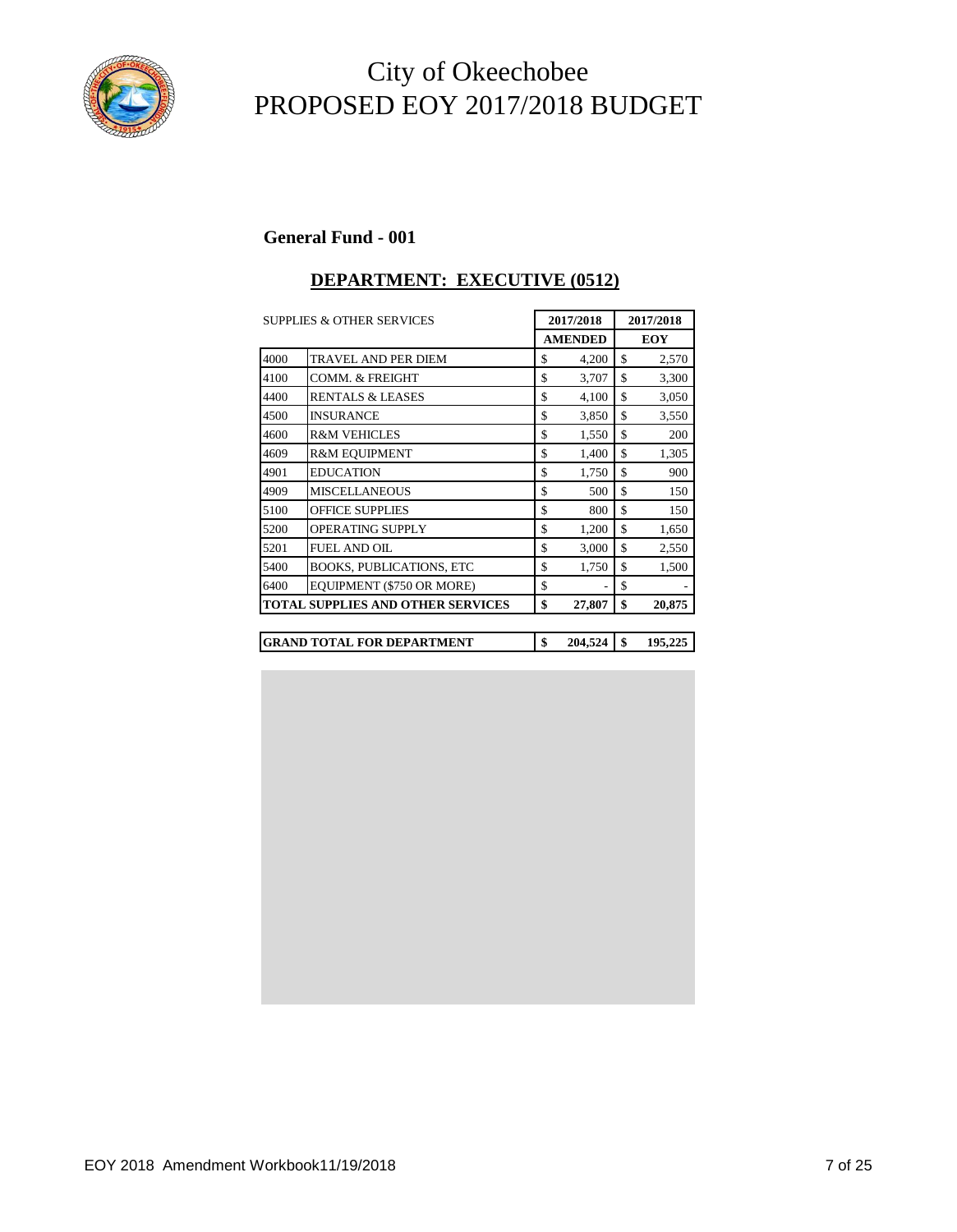

#### **General Fund - 001**

#### **DEPARTMENT: CLERK OFFICE (2512)**

|                               | PERSONNEL COST:                    |    | 2017/2018      | 2017/2018 |            |
|-------------------------------|------------------------------------|----|----------------|-----------|------------|
|                               |                                    |    | <b>AMENDED</b> |           | <b>EOY</b> |
| 1100                          | <b>EXECUTIVE SALARIES</b>          | \$ | 64,570         | \$        | 63,900     |
| 1200                          | <b>REGULAR SALARIES</b>            | \$ | 33,900         | \$        | 33,800     |
| 1300                          | <b>OTHER SALARIES</b>              | \$ | 15,327         | \$        | 9,100      |
| 1510                          | <b>LONGEVITY/SERVICE INCENTIVE</b> | \$ |                | \$        |            |
| 2100                          | <b>FICA</b>                        | \$ | 9,105          | \$        | 8,100      |
| 2200                          | <b>RETIREMENT</b>                  | \$ | 9.744          | \$        | 8,310      |
| 2300                          | LIFE AND HEALTH INSURANCE          | \$ | 19,830         | \$        | 19,300     |
| 2400                          | <b>WORKERS COMPENSATION</b>        | \$ | 685            | \$        | 660        |
| <b>TOTAL PERSONNEL COSTS:</b> |                                    | \$ | 153,161        | \$        | 143,170    |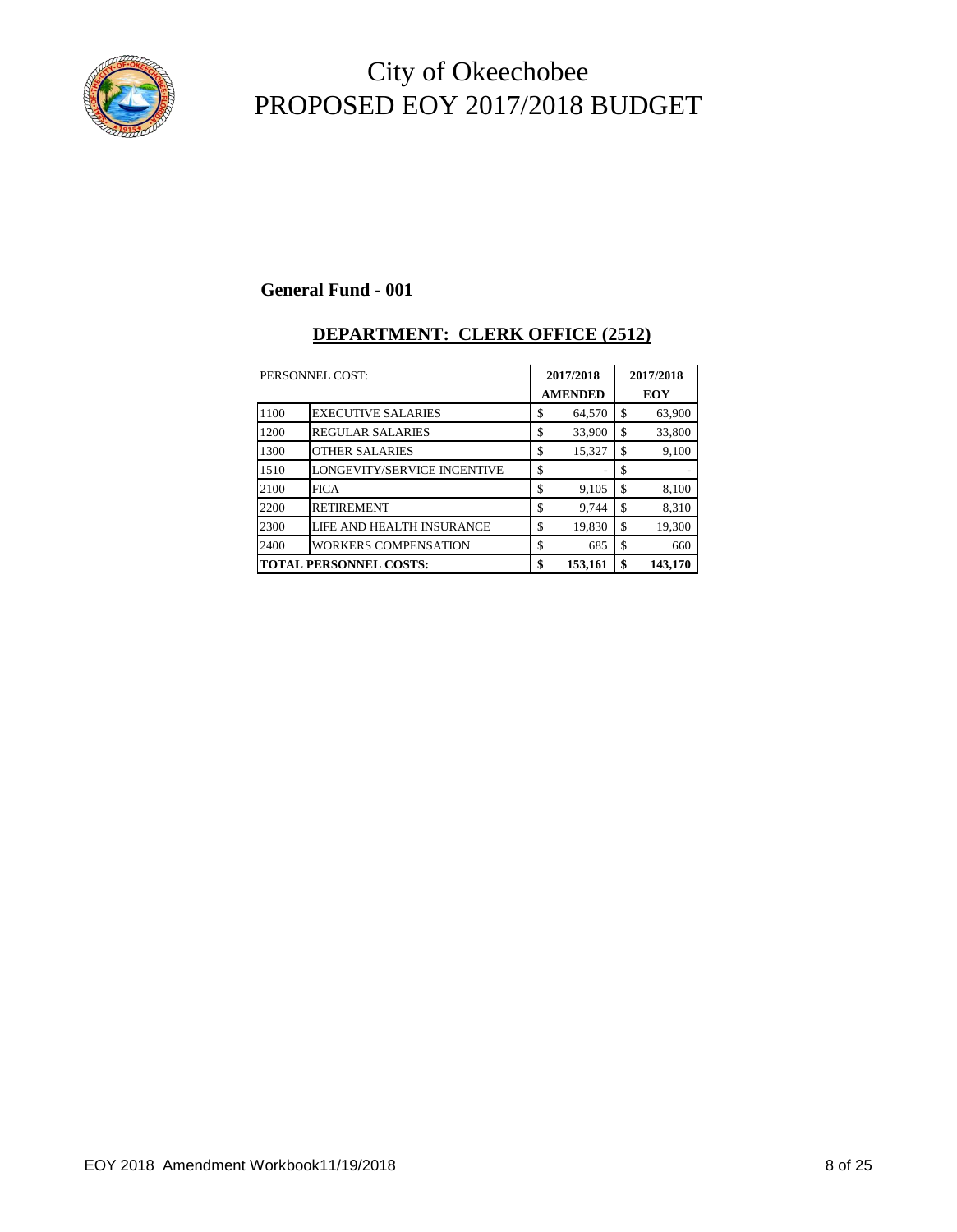

#### **General Fund - 001**

#### **DEPARTMENT: CLERK OFFICE (2512)**

| <b>SUPPLIES &amp; OTHER SERVICES</b> |                                          | 2016/2017      | 2016/2017     |            |  |
|--------------------------------------|------------------------------------------|----------------|---------------|------------|--|
|                                      |                                          | <b>AMENDED</b> |               | <b>EOY</b> |  |
| 3103                                 | <b>MUNICIPAL CODE</b>                    | \$<br>4,500    | \$            | 1,375      |  |
| 3400                                 | OTHER CONTRACTUAL SERVICES               | \$<br>8,800    | \$            | 8,800      |  |
| 4000                                 | TRAVEL AND PER DIEM                      | \$<br>3,000    | \$            | 2,705      |  |
| 4100                                 | <b>COMM. &amp; FREIGHT</b>               | \$<br>2,417    | \$            | 2,200      |  |
| 4500                                 | <b>INSURANCE</b>                         | \$<br>5,250    | \$            | 4,970      |  |
| 4609                                 | <b>R&amp;M EOUIPMENT</b>                 | \$<br>7,530    | \$            | 6,900      |  |
| 4900                                 | <b>ADVERTISING/OTHER CHARGES</b>         | \$<br>16,550   | $\mathcal{S}$ | 14,900     |  |
| 4901                                 | <b>EDUCATION</b>                         | \$<br>1,350    | \$            | 1,250      |  |
| 4909                                 | MISCELLANEOUS/ELECTION                   | \$<br>2,000    | \$            | 1,750      |  |
| 5100                                 | <b>OFFICE SUPPLIES</b>                   | \$<br>2,000    | \$            | 1,750      |  |
| 5400                                 | <b>BOOKS, PUBLICATIONS, ETC</b>          | \$<br>2,200    | \$            | 2,080      |  |
| 6400                                 | EQUIPMENT (\$750 OR MORE)                | \$             | \$            |            |  |
|                                      | <b>TOTAL SUPPLIES AND OTHER SERVICES</b> | \$<br>55,597   | \$            | 48,680     |  |
|                                      |                                          |                |               |            |  |
|                                      | <b>GRAND TOTAL FOR DEPARTMENT</b>        | \$<br>208,758  | \$            | 191,850    |  |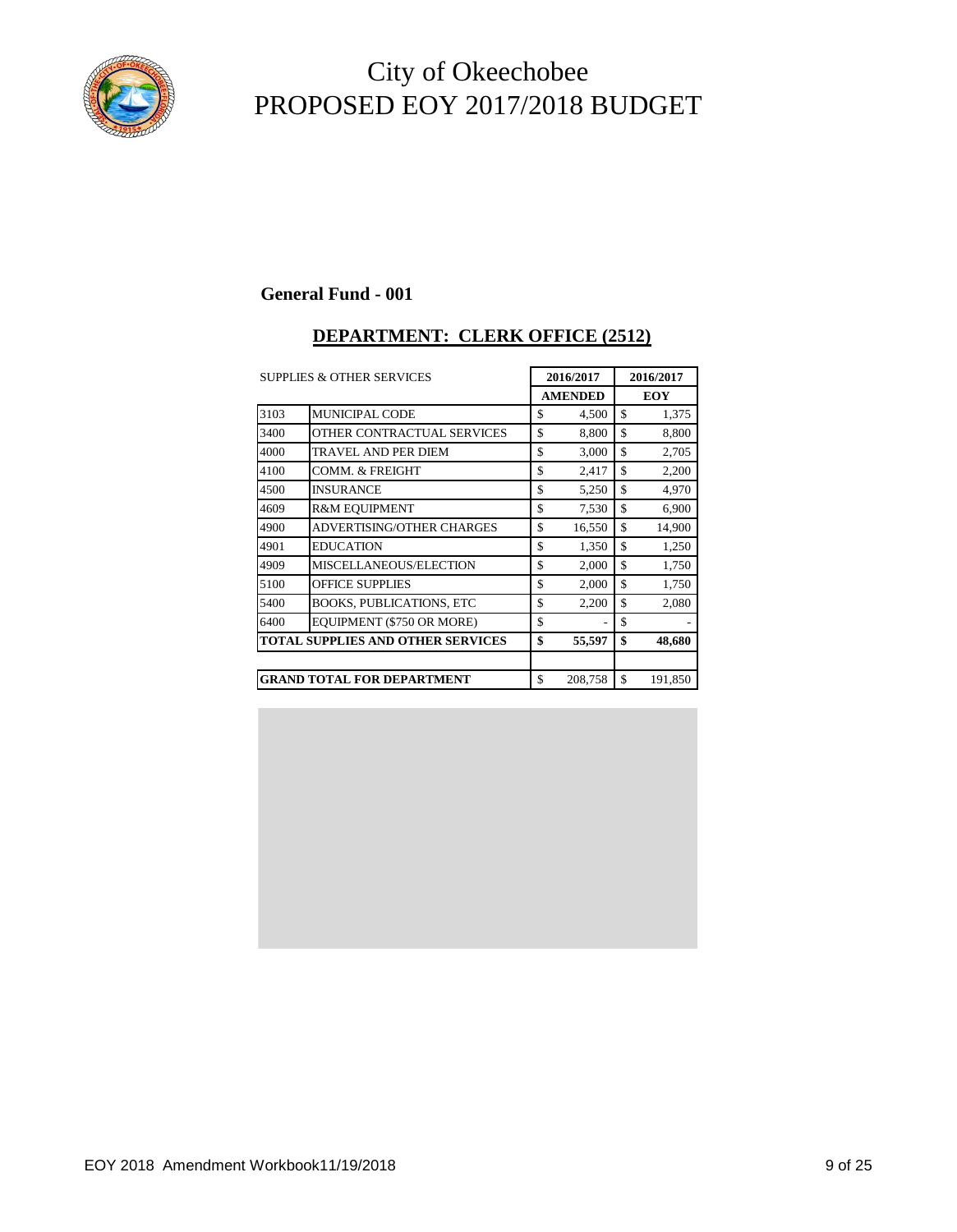

### **General Fund - 001**

### **DEPARTMENT: LEGAL SERVICES (0514)**

|      | <b>SUPPLIES &amp; OTHER SERVICES</b>     |    | 2017/2018      | 2017/2018 |            |  |
|------|------------------------------------------|----|----------------|-----------|------------|--|
|      |                                          |    | <b>AMENDED</b> |           | <b>EOY</b> |  |
| 1510 | <b>LONGEVITY</b>                         | \$ | 750            | \$        | 750        |  |
| 2300 | <b>HEALTH INSURANCE</b>                  | \$ | 9,350          | \$        | 9,300      |  |
| 3100 | PROFESSIONAL SERVICES                    | \$ | 51,000         | \$        | 45,900     |  |
| 3300 | <b>LEGAL COST</b>                        | \$ | 50,500         | \$        | 2,530      |  |
| 4000 | TRAVEL AND PER DIEM                      | \$ | 800            | \$        | 1,200      |  |
| 4100 | <b>COMM. AND FREIGHT SERVICES</b>        | \$ | 1,010          | \$        | 550        |  |
| 4609 | <b>R&amp;M EOUIPMENT</b>                 | \$ | 800            | \$        | 350        |  |
| 4901 | <b>EDUCATION</b>                         | \$ | 750            | \$        | 515        |  |
| 5100 | <b>OFFICE SUPPLIES</b>                   | \$ | 300            | \$        |            |  |
| 5400 | <b>MEMBERSHIP &amp; SUBSCRIPTIONS</b>    | \$ | 500            | \$        | 125        |  |
|      | <b>TOTAL SUPPLIES AND OTHER SERVICES</b> | \$ | 115,760        | \$        | 61,220     |  |
|      |                                          |    |                |           |            |  |
|      | <b>GRAND TOTAL FOR DEPARTMENT</b>        | \$ | 115,760        | \$        | 61,220     |  |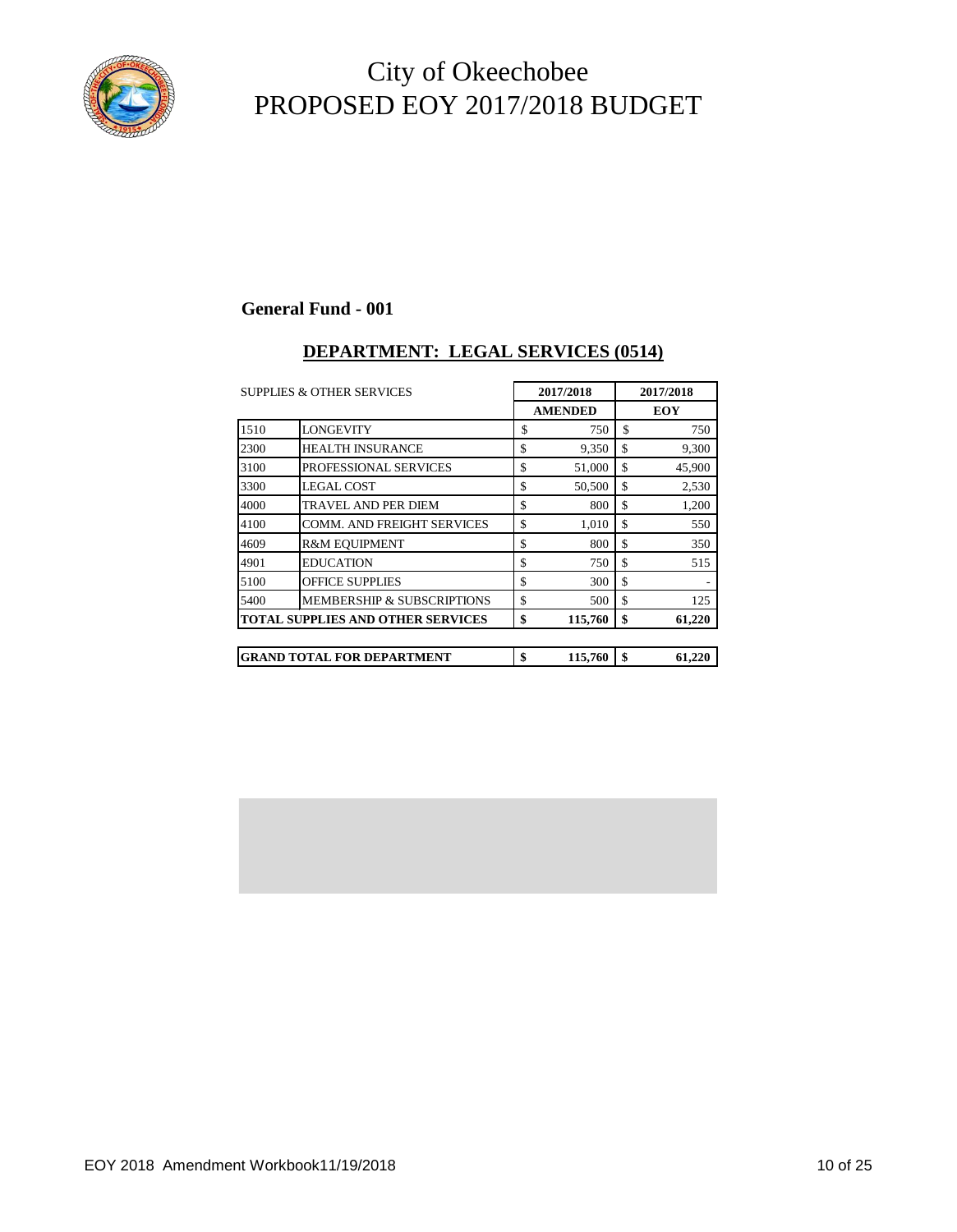

#### **General Fund - 001**

#### **DEPARTMENT: FINANCE DEPARTMENT (0513)**

| PERSONNEL COST: |                               |    | 2017/2018      |    | 2017/2018  |  |
|-----------------|-------------------------------|----|----------------|----|------------|--|
|                 |                               |    | <b>AMENDED</b> |    | <b>EOY</b> |  |
| 1100            | <b>EXECUTIVE SALARIES</b>     | \$ | 61,200         | \$ | 60,900     |  |
| 1200            | <b>REGULAR SALARIES</b>       | \$ | 73,925         | \$ | 73,975     |  |
| 1201            | <b>OTHER SALARY</b>           | \$ |                | \$ |            |  |
| 1510            | LONGEVITY/SERVICE INCENTIVE   | \$ |                | \$ |            |  |
| 2100            | <b>FICA</b>                   | \$ | 10,505         | \$ | 9,505      |  |
| 2200            | <b>RETIREMENT</b>             | \$ | 13,398         | \$ | 10,300     |  |
| 2300            | LIFE AND HEALTH INSURANCE     | \$ | 31,475         | \$ | 30,750     |  |
| 2400            | WORKERS COMPENSATION          | \$ | 820            | \$ | 900        |  |
| 2500            | <b>UNEMPLOYMENT TAXES</b>     | \$ |                | \$ |            |  |
|                 | <b>TOTAL PERSONNEL COSTS:</b> |    | 191,323        | \$ | 186,330    |  |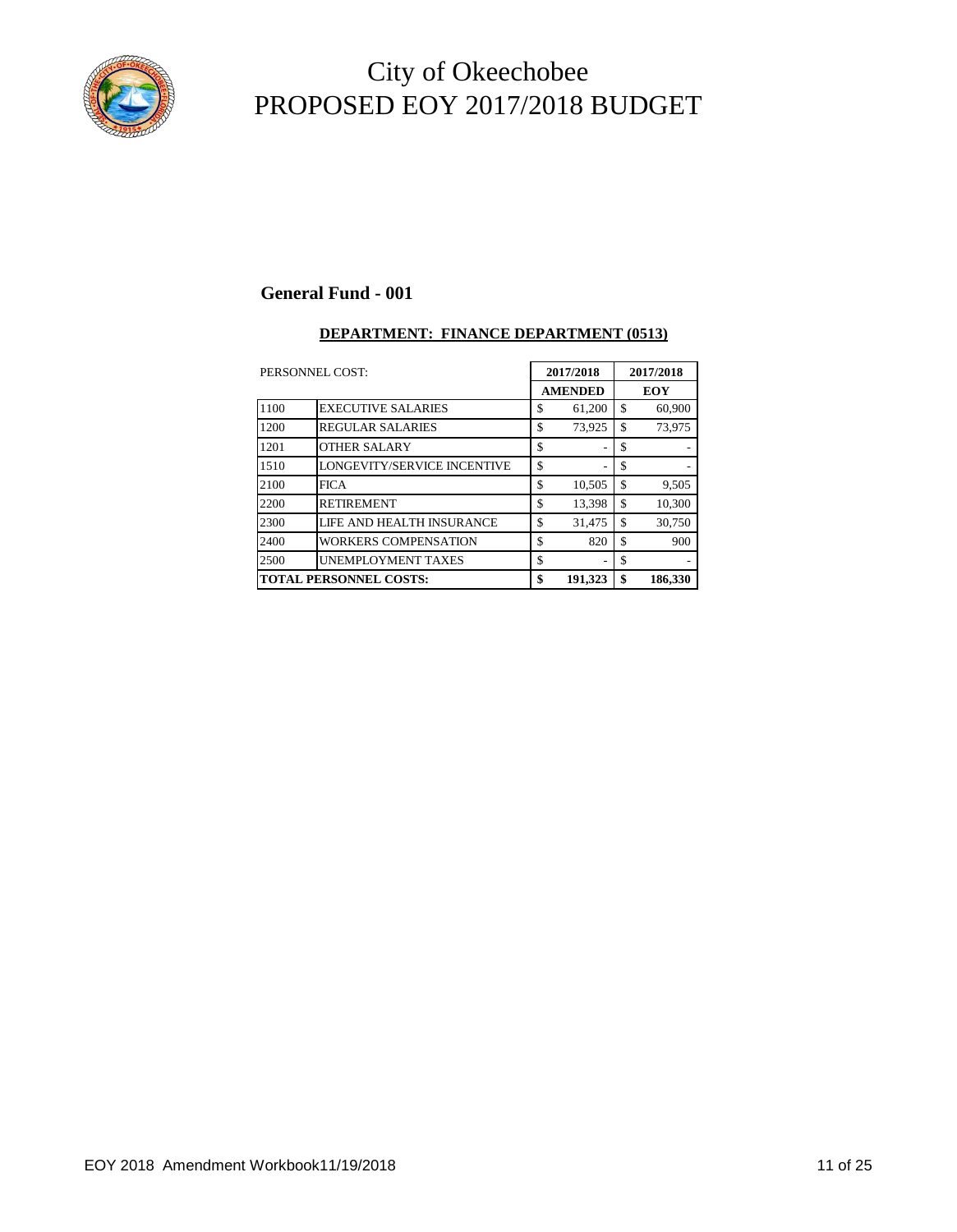

#### **General Fund - 001**

|      | <b>SUPPLIES &amp; OTHER SERVICES</b>     | 2017/2018      | 2017/2018     |
|------|------------------------------------------|----------------|---------------|
|      |                                          | <b>AMENDED</b> | <b>EOY</b>    |
| 3200 | <b>ACCOUNTING &amp; AUDIT</b>            | \$<br>37,800   | \$<br>30,300  |
| 3400 | OTHER CONTRACTUAL SERVICES               | \$<br>15,000   | \$<br>3,900   |
| 4000 | <b>TRAVEL AND PER DIEM</b>               | \$<br>1,750    | \$<br>600     |
| 4100 | COMM. & FREIGHT                          | \$<br>2,917    | \$<br>2,100   |
| 4500 | <b>INSURANCE</b>                         | \$<br>6,600    | \$<br>6,440   |
| 4609 | <b>R&amp;M EQUIPMENT</b>                 | \$<br>14,250   | \$<br>9,090   |
| 4901 | <b>EDUCATION</b>                         | \$<br>850      | \$            |
| 4909 | <b>MISCELLANEOUS</b>                     | \$<br>100      | \$<br>50      |
| 5100 | <b>OFFICE SUPPLIES</b>                   | \$<br>1,200    | \$<br>950     |
| 5200 | <b>OPERATING SUPPLY</b>                  | \$<br>15,650   | \$<br>12,400  |
| 5400 | <b>BOOKS, PUBLICATIONS, ETC</b>          | \$<br>190      | \$<br>70      |
| 6400 | EQUIPMENT (\$750 OR MORE)                | \$             | \$            |
|      | <b>TOTAL SUPPLIES AND OTHER SERVICES</b> | \$<br>96,307   | \$<br>65,900  |
|      |                                          |                |               |
|      | <b>TOTAL COST:</b>                       | \$<br>287,630  | \$<br>252,230 |

#### **DEPARTMENT: FINANCE DEPARTMENT (0513)**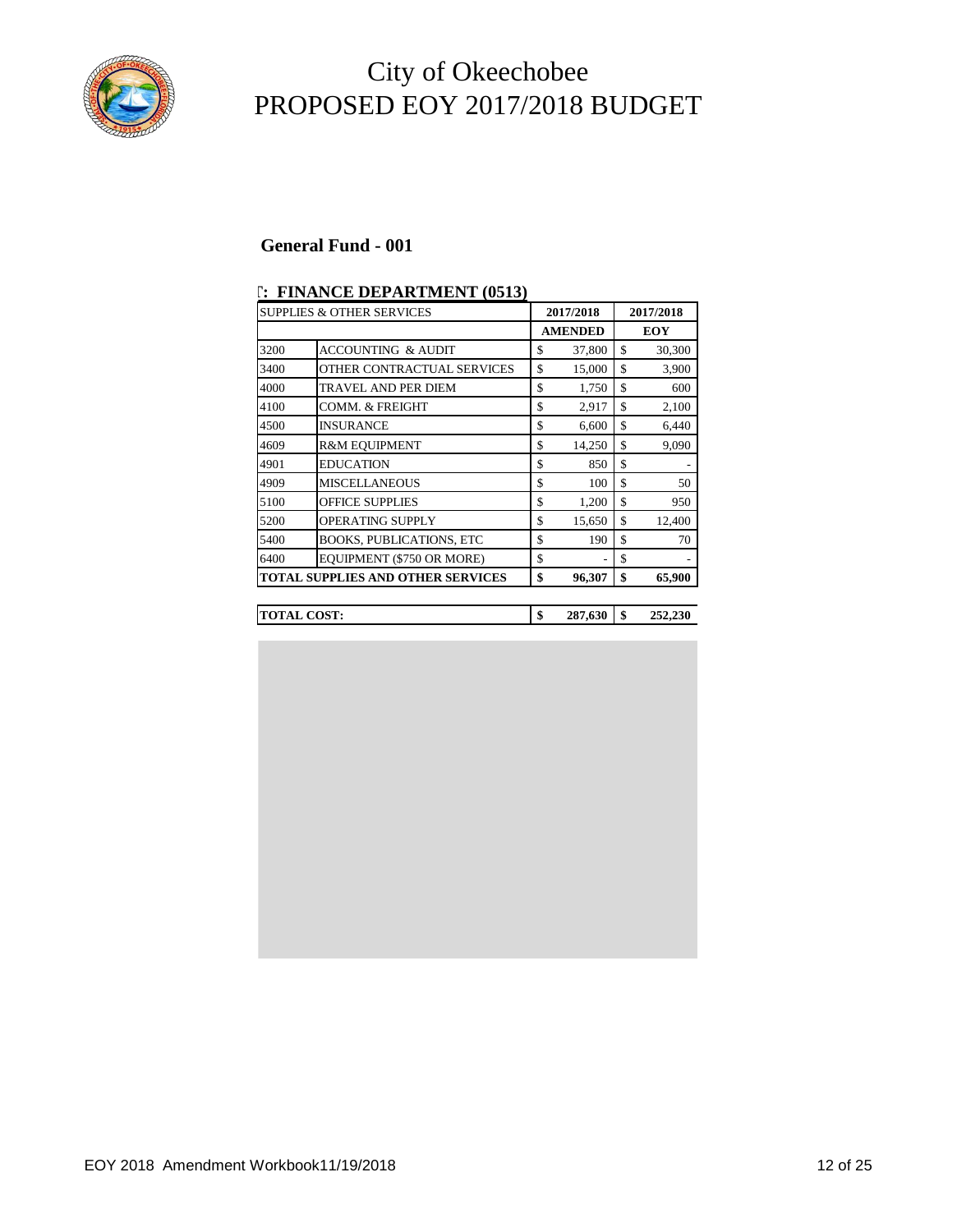

### **General Fund - 001**

#### **DEPARTMENT: GENERAL SERVICES (0519)**

| PERSONNEL COST:               |                             |    | 2017/2018<br><b>AMENDED</b> |    | 2017/2018  |  |
|-------------------------------|-----------------------------|----|-----------------------------|----|------------|--|
|                               |                             |    |                             |    | <b>EOY</b> |  |
| 1200                          | <b>REGULAR SALARIES</b>     | \$ | 71,310                      | \$ | 71,300     |  |
| 1300                          | <b>OTHER SALARY</b>         | \$ |                             | \$ |            |  |
| 1400                          | <b>OVERTIME</b>             | \$ |                             | \$ |            |  |
| 1510                          | LONGEVITY/SERVICE INCENTIVE | \$ |                             | \$ |            |  |
| 2100                          | <b>FICA</b>                 | \$ | 5,710                       | \$ | 5,560      |  |
| 2200                          | <b>RETIREMENT</b>           | \$ | 7.004                       | \$ | 5,650      |  |
| 2300                          | LIFE AND HEALTH INSURANCE   | \$ | 20,556                      | \$ | 19,700     |  |
| 2400                          | <b>WORKERS COMPENSATION</b> | \$ | 649                         | \$ | 640        |  |
| <b>TOTAL PERSONNEL COSTS:</b> |                             | \$ | 105,229                     | \$ | 102,850    |  |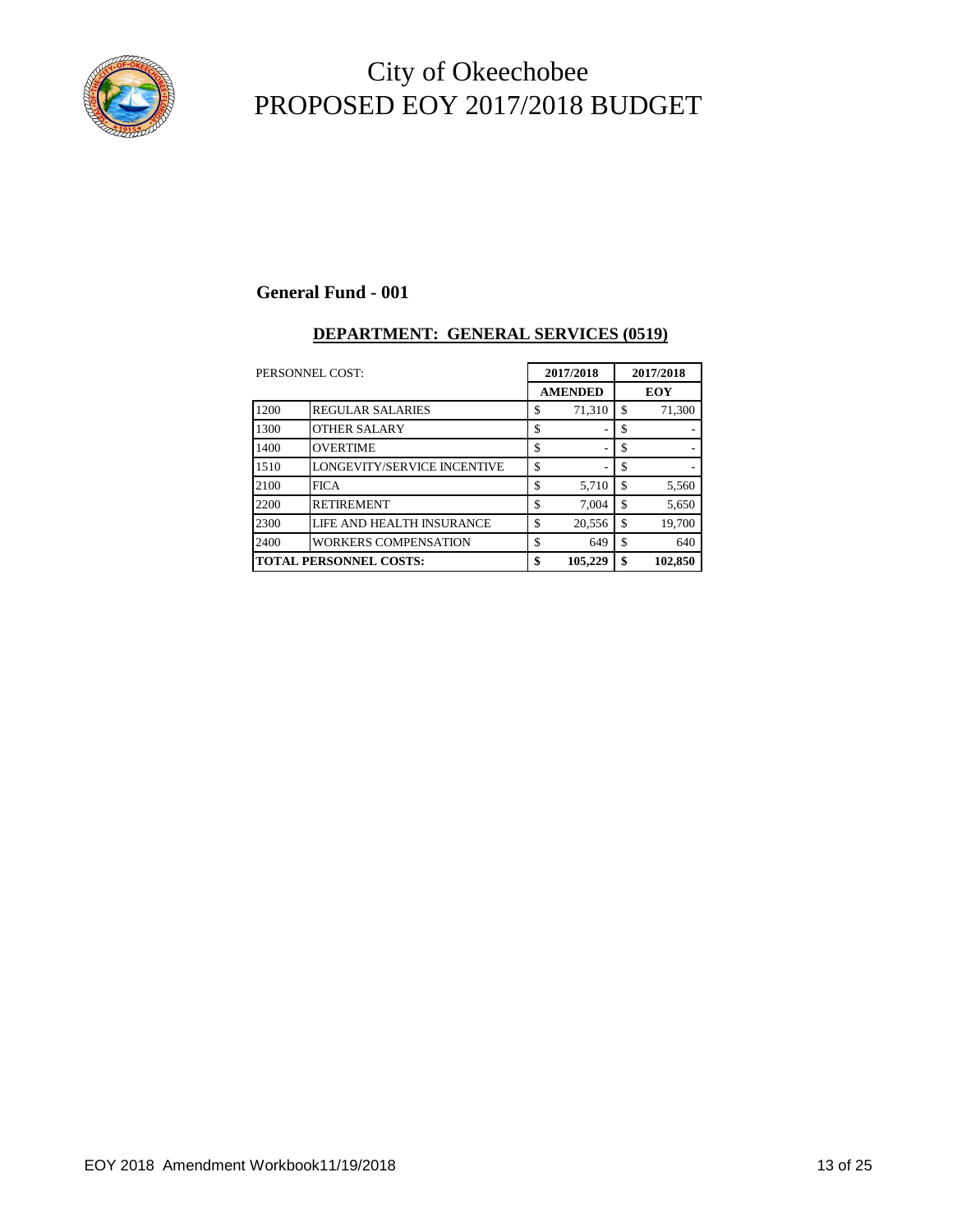

#### **General Fund - 001 DEPARTMENT: GENERAL SERVICES (0519)**

|      | <b>SUPPLIES &amp; OTHER SERVICES</b>     | 2017/2018 |                | 2017/2018 |         |  |            |
|------|------------------------------------------|-----------|----------------|-----------|---------|--|------------|
|      |                                          |           | <b>AMENDED</b> |           |         |  | <b>EOY</b> |
| 3100 | PROFESSIONAL SERVICES                    | \$        | 124,050        | \$        | 112,000 |  |            |
| 3400 | OTHER CONTRACTUAL SERVICES               | \$        | 80,110         | \$        | 95,500  |  |            |
| 4000 | <b>TRAVEL AND PER DIEM</b>               | \$        | 4,960          | \$        | 2,870   |  |            |
| 4100 | COMM. & FREIGHT                          | \$        | 5,374          | \$        | 3,090   |  |            |
| 4300 | <b>UTILITIES</b>                         | \$        | 9.000          | \$        | 8,200   |  |            |
| 4400 | <b>RENTALS AND LEASES</b>                | \$        | 3,687          | \$        | 3,687   |  |            |
| 4500 | <b>INSURANCE</b>                         | \$        | 18,900         | \$        | 17,800  |  |            |
| 4600 | <b>R&amp;M VEHICLES</b>                  | \$        | 500            | \$        |         |  |            |
| 4609 | <b>R&amp;M EQUIPMENT</b>                 | \$        | 35,910         | \$        | 34,900  |  |            |
| 4901 | <b>EDUCATION</b>                         | \$        | 700            | \$        |         |  |            |
| 4909 | <b>MISCELLANEOUS</b>                     | \$        | 500            | \$        | 2,000   |  |            |
| 5100 | <b>OFFICE SUPPLIES</b>                   | \$        | 2,900          | \$        | 2,350   |  |            |
| 5200 | OPERATING SUPPLY                         | \$        | 1,500          | \$        | 1,330   |  |            |
| 5201 | <b>FUEL AND OIL</b>                      | \$        |                | \$        |         |  |            |
| 5204 | <b>POSTAGE &amp; SUPPLIES</b>            | \$        | 3,000          | \$        | 2,100   |  |            |
| 5400 | <b>BOOKS, PUBLICATIONS, ETC</b>          | \$        | 200            | \$        |         |  |            |
| 6400 | EQUIPMENT (\$750 OR MORE)                |           |                |           |         |  |            |
|      | <b>TOTAL SUPPLIES AND OTHER SERVICES</b> | \$        | 291,291        | \$        | 285,827 |  |            |
|      | <b>GRAND TOTAL FOR DEPARTMENT</b>        | \$        | 396,520        | \$        | 388,677 |  |            |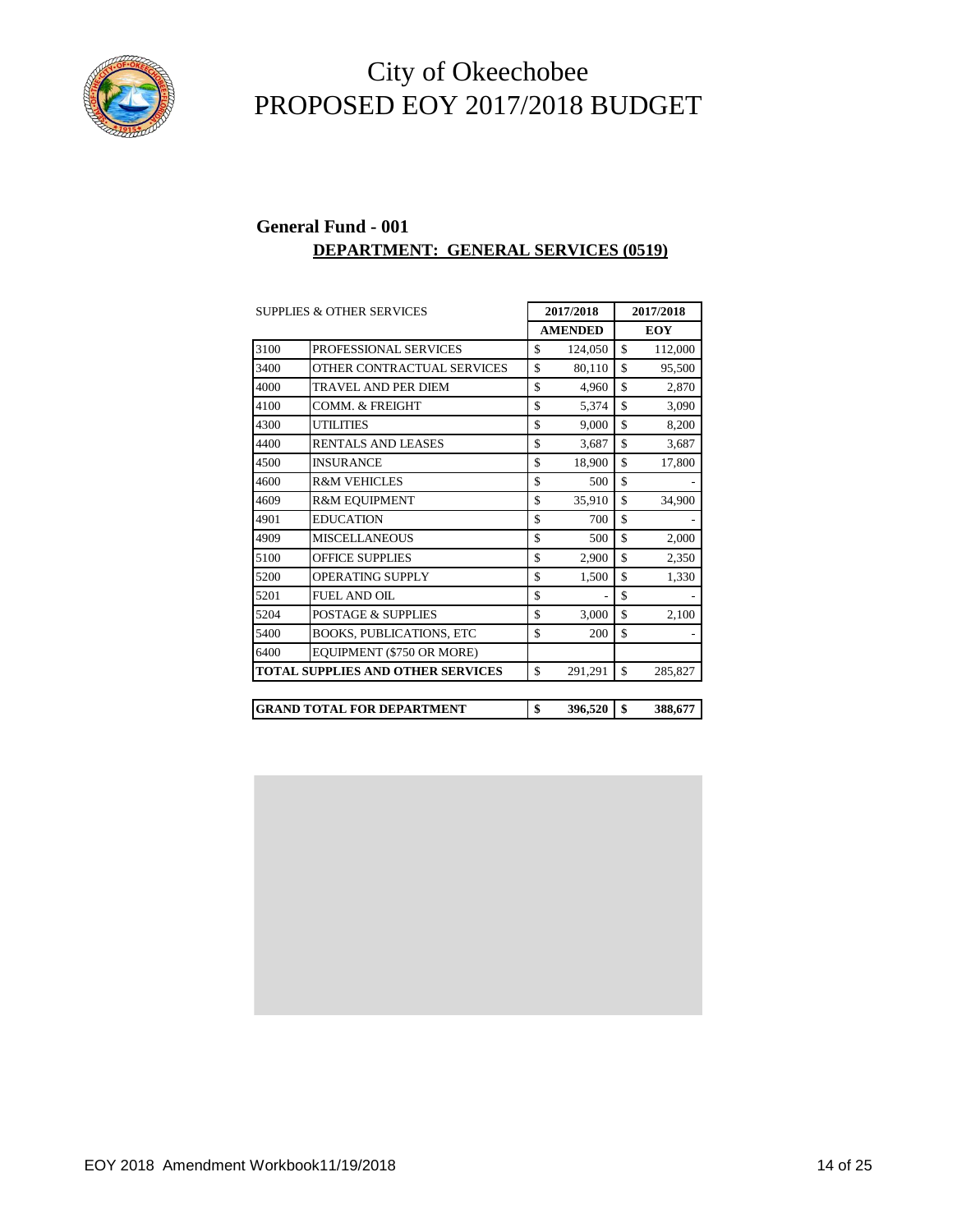

#### **General Fund - 001**

#### **T: POLICE DEPARTMENT (0521)**

| PERSONNEL COST: |                               |    | 2017/2018      | 2017/2018  |           |  |
|-----------------|-------------------------------|----|----------------|------------|-----------|--|
|                 |                               |    | <b>AMENDED</b> | <b>EOY</b> |           |  |
| 1100            | <b>EXECUTIVE SALARIES</b>     | \$ | 72,557         | \$         | 72,100    |  |
| 1200            | <b>REGULAR SALARIES</b>       | \$ | 1,057,497      | \$         | 1,040,900 |  |
| 1201            | <b>HOLIDAY PAY</b>            | \$ |                | \$         |           |  |
| 1202            | <b>OFFICERS HOLIDAY PAY</b>   | \$ | 27,553         | \$         | 20,900    |  |
| 1300            | <b>OTHER SALARY</b>           | \$ | 29,100         | \$         | 30,300    |  |
| 1400            | <b>OVERTIME</b>               | \$ | 7,500          | \$         | 900       |  |
| 1403            | <b>OFFICERS OVERTIME PAY</b>  | \$ | 73,950         | \$         | 67,800    |  |
| 1501            | <b>AUXILIARY PAY</b>          | \$ | 1,200          | \$         | 1,200     |  |
| 1510            | LONGEVITY/SERVICE INCENTIVE   | \$ |                | \$         |           |  |
| 1520            | OFFICERS LONGEVITY/SERVICE    | \$ |                | \$         |           |  |
| 1540            | <b>CAREER EDUCATION</b>       | \$ | 14,250         | \$         | 13,100    |  |
| 2100            | <b>FICA</b>                   | \$ | 101,614        | \$         | 96,300    |  |
| 2200            | <b>RETIREMENT</b>             | \$ | 286,454        | \$         | 242,600   |  |
| 2300            | LIFE AND HEALTH INSURANCE     | \$ | 284,122        | \$         | 276,800   |  |
| 2400            | <b>WORKERS COMPENSATION</b>   | \$ | 50,256         | \$         | 49,500    |  |
| 2500            | UNEMPLOYMENT COMP.            | \$ |                | \$         |           |  |
|                 | <b>TOTAL PERSONNEL COSTS:</b> |    | 2,006,053      | \$         | 1,912,400 |  |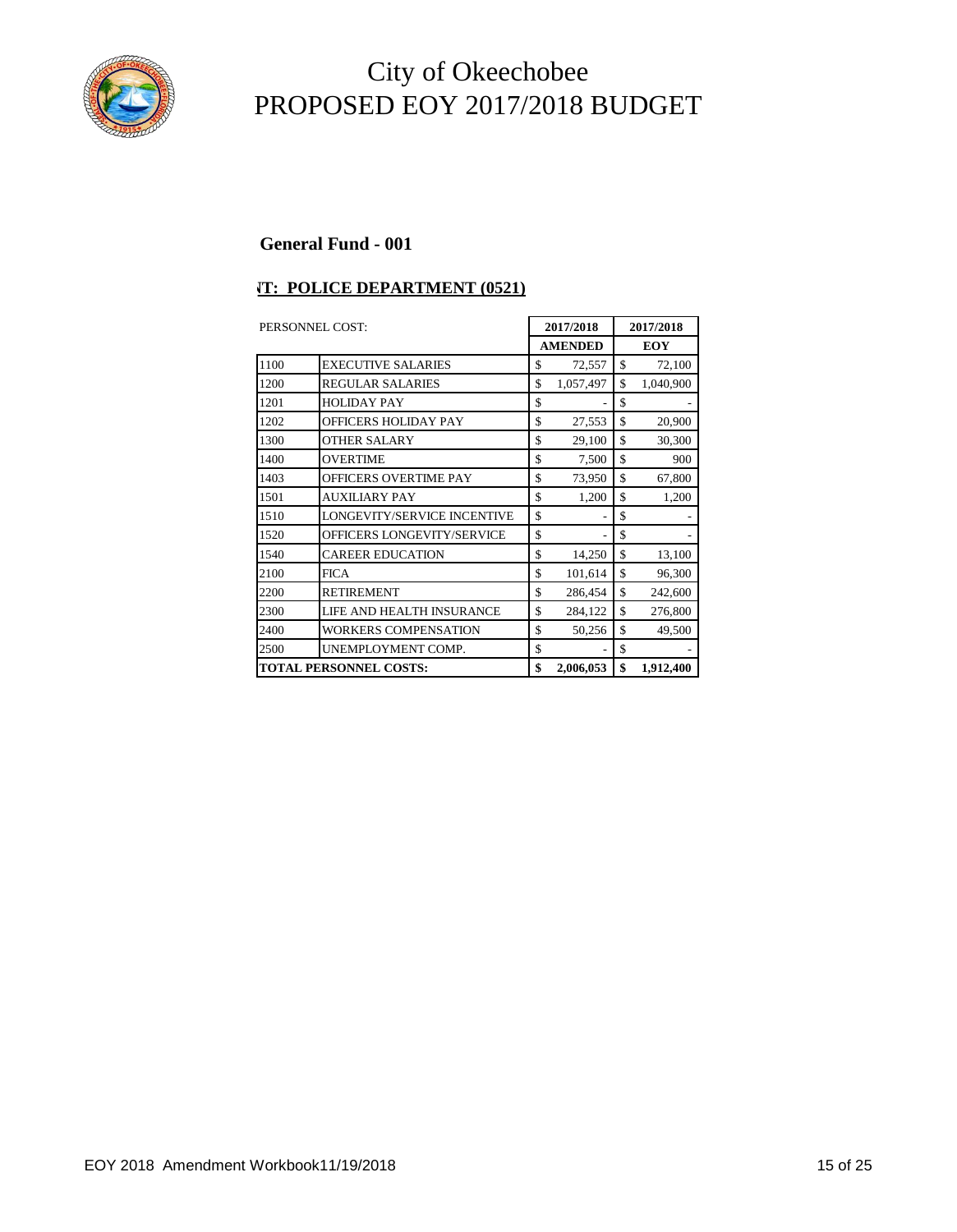

### **General Fund - 001**

#### **DEPARTMENT: POLICE DEPARTMENT**

|      | <b>SUPPLIES &amp; OTHER SERVICES</b>     |                    | 2016/2017      | 2016/2017          |            |  |
|------|------------------------------------------|--------------------|----------------|--------------------|------------|--|
|      |                                          |                    | <b>AMENDED</b> |                    | <b>EOY</b> |  |
| 3100 | PROFESSIONAL SERVICES                    | \$                 | 23,826         | \$                 | 23,200     |  |
| 3400 | OTHER CONTRACTURAL SERVICES              | $\mathbf{\hat{S}}$ | 30,708         | \$                 | 17,100     |  |
| 4000 | TRAVEL AND PER DIEM                      | \$                 | 5,000          | \$                 | 6,270      |  |
| 4100 | <b>COMM. &amp; FREIGHT</b>               | \$                 | 32,640         | \$                 | 34,900     |  |
| 4300 | <b>UTILITIES</b>                         | \$                 | 16,275         | \$                 | 13,800     |  |
| 4400 | <b>RENTALS AND LEASES</b>                | \$                 | 5,420          | \$                 | 3,700      |  |
| 4500 | <b>INSURANCE</b>                         | \$                 | 51,500         | \$                 | 49,800     |  |
| 4600 | <b>R&amp;M VEHICLES</b>                  | \$                 | 15,000         | \$                 | 20,280     |  |
| 4609 | <b>R&amp;M EQUIPMENT</b>                 | \$                 | 23,550         | \$                 | 10,500     |  |
| 4700 | <b>PRINTING</b>                          | \$                 | 2,000          | \$                 | 1,840      |  |
| 4901 | <b>EDUCATION-RESTRICTED</b>              | \$                 | 4,500          | \$                 | 2,780      |  |
| 4902 | <b>EDUCATION - NON-RESTRICTED</b>        | \$                 | 4,500          | \$                 | 700        |  |
| 5100 | <b>OFFICE SUPPLIES</b>                   | \$                 | 5,000          | \$                 | 2,400      |  |
| 5101 | <b>DETECTIVE SUPPLIES</b>                | \$                 | 3,000          | $\mathbf{\hat{S}}$ | 2,700      |  |
| 5102 | <b>INVESTIGATION FEES</b>                | \$                 | 1.800          | \$                 | 600        |  |
| 5200 | <b>OPERATING SUPPLY</b>                  | \$                 | 17,100         | \$                 | 13,800     |  |
| 5201 | <b>FUEL AND OIL</b>                      | \$                 | 68,448         | \$                 | 52,500     |  |
| 5202 | <b>OPERATING SUPPLIES (TIRES)</b>        | \$                 | 8,800          | \$                 | 8,050      |  |
| 5203 | <b>UNIFORMS/PATCHES</b>                  | \$                 | 18,000         | $\mathbf{\hat{S}}$ | 17,500     |  |
| 5400 | <b>BOOKS, PUBLICATIONS, ETC</b>          | \$                 | 2,500          | \$                 | 1,100      |  |
| 6400 | EQUIPMENT (\$750 OR MORE)                | \$                 |                | \$                 | 2,520      |  |
| 8300 | PUBLIC SERVICE GRANT                     | \$                 | $\overline{a}$ | \$                 |            |  |
| 8301 | FDOT -Traffic Safety Grant               | \$                 |                | \$                 |            |  |
|      | <b>TOTAL SUPPLIES AND OTHER SERVICES</b> | \$                 | 339,567        | \$                 | 286,040    |  |

| <b>IGRAND TOTAL FOR DEPARTMENT</b> |  | 2,198,440 |
|------------------------------------|--|-----------|
|                                    |  |           |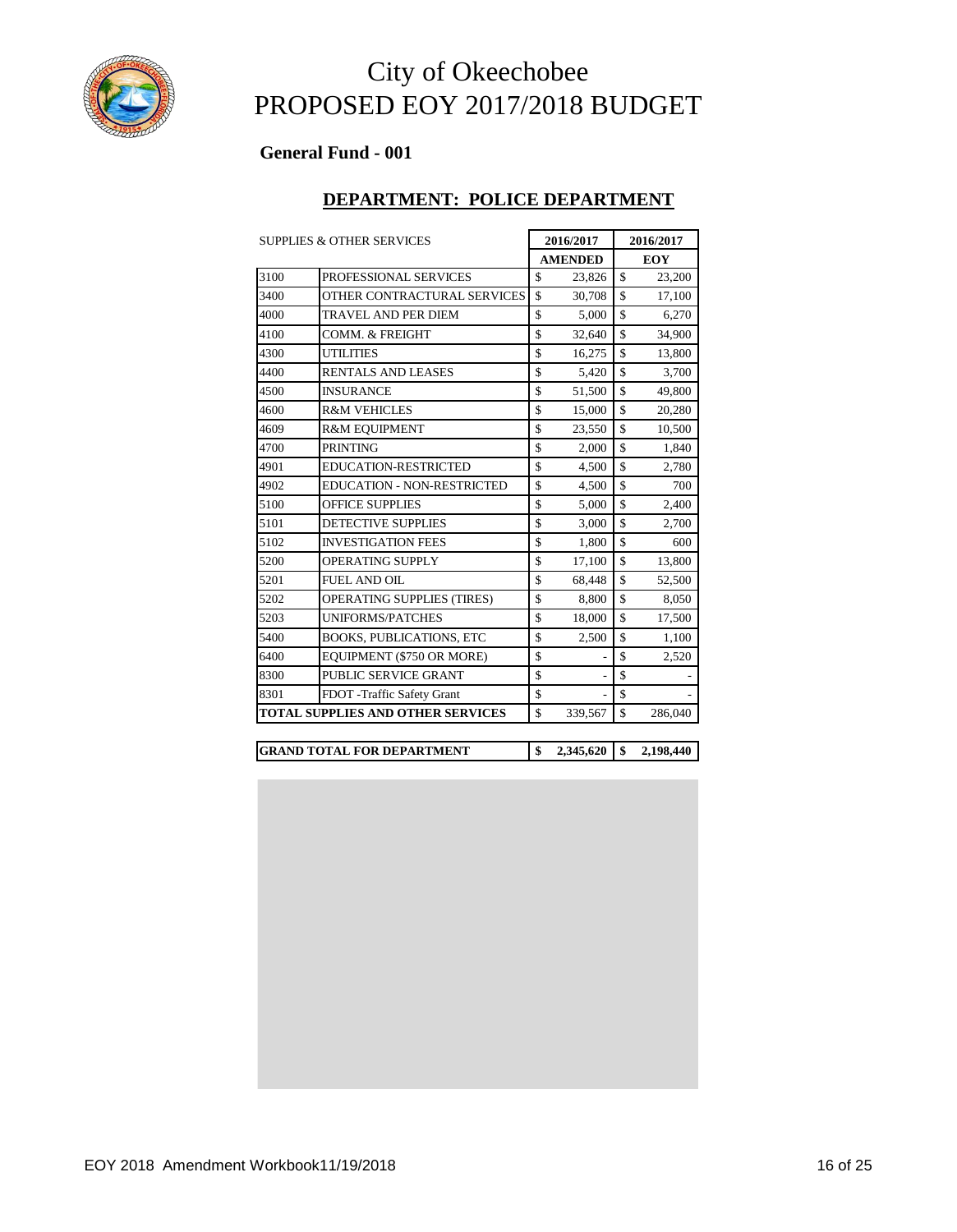

#### **General Fund - 001**

#### **DEPARTMENT: FIRE DEPARTMENT (0522)**

|      | 2017/2018<br>PERSONNEL COST:          |    |                | 2017/2018 |             |  |
|------|---------------------------------------|----|----------------|-----------|-------------|--|
|      |                                       |    | <b>AMENDED</b> |           | <b>EOY</b>  |  |
| 1100 | <b>EXECUTIVE SALARIES</b>             | \$ | 74,169         | \$        | 73,900      |  |
| 1200 | <b>REGULAR SALARIES</b>               | \$ | 710,232        | \$        | 693,900     |  |
| 1201 | <b>HOLIDAY PAY</b>                    | \$ | 25,390         | \$        | 19,000      |  |
| 1300 | <b>OTHER SALARY</b>                   | \$ | 29,278         | \$        | 29,550      |  |
| 1400 | <b>OVERTIME</b>                       | \$ | 38,800         | \$        | 47,800      |  |
| 1401 | <b>OVERTIME PAY/ANNUAL &amp; SICK</b> | \$ | 61,500         | \$        | 53,700      |  |
| 1402 | <b>DISPATCHER OVERTIME</b>            | \$ | 4,750          | \$        | 5,770       |  |
| 1501 | <b>VOLUNTEER PAY</b>                  | \$ | 14,000         | \$        | 14,900      |  |
| 1510 | LONGEVITY/SERVICE INCENTIVE           | \$ |                | \$        |             |  |
| 1540 | <b>CAREER EDUCATION</b>               | \$ | 1,200          | \$        | 1,200       |  |
| 2100 | <b>FICA</b>                           | \$ | 74,259         | \$        | 70,200      |  |
| 2200 | <b>RETIREMENT</b>                     | \$ | 190,256        | \$        | 188,780     |  |
| 2300 | LIFE AND HEALTH INSURANCE             | \$ | 141,050        | \$        | 128,300     |  |
| 2400 | WORKERS COMPENSATION                  | \$ | 43,600         | \$        | 43,500      |  |
| 2500 | UNEMPLOYMENT COMPENSATION             | \$ |                | \$        |             |  |
|      | <b>TOTAL PERSONNEL COSTS:</b>         |    | \$1,408,484    |           | \$1,370,500 |  |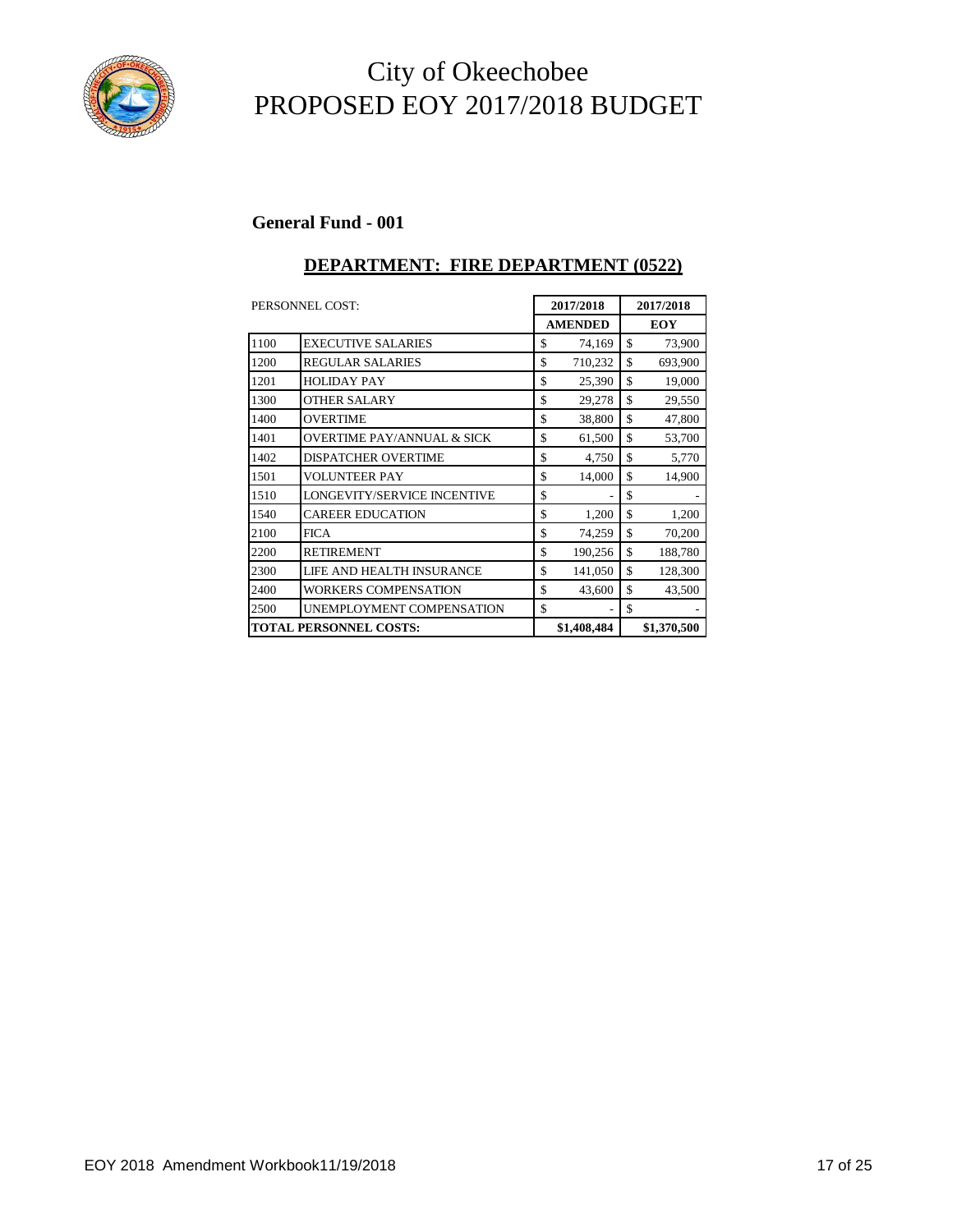

#### **General Fund - 001**

#### **DEPARTMENT: FIRE DEPARTMENT (0522)**

|      | <b>SUPPLIES &amp; OTHER SERVICES</b>      |                    | 2017/2018      |                    | 2017/2018  |
|------|-------------------------------------------|--------------------|----------------|--------------------|------------|
|      |                                           |                    | <b>AMENDED</b> |                    | <b>EOY</b> |
| 3100 | PROFESSIONAL SERVICES (MD)                | \$                 | 8,400          | \$                 | 8,200      |
| 3102 | PROF SERV (PHYS FOR SCBA)                 | \$                 | 3,800          | \$                 | 2,880      |
| 3103 | WELLNESS PROGRAM (Gym)                    | \$                 | 3,600          | \$                 | 2,880      |
| 3400 | OTHER CONTRACTUAL SERVICES                | \$                 | 2,450          | \$                 | 2,450      |
| 4000 | <b>TRAVEL AND PER DIEM</b>                | $\mathbf{\hat{S}}$ | 3,200          | $\mathbf{\hat{S}}$ | 3,740      |
| 4100 | <b>COMM. &amp; FREIGHT</b>                | $\mathbf{\hat{S}}$ | 23,030         | \$                 | 12,060     |
| 4300 | <b>UTILITIES</b>                          | \$                 | 13,000         | \$                 | 11,900     |
| 4400 | <b>RENTALS AND LEASES</b>                 | $\mathbf{\hat{S}}$ | 2,400          | $\mathbf{\hat{S}}$ | 1,800      |
| 4500 | <b>INSURANCE</b>                          | \$                 | 31,500         | \$                 | 30,700     |
| 4600 | <b>R&amp;M VEHICLES</b>                   | \$                 | 72,629         | \$                 | 69,500     |
| 4609 | R&M BUILDING & EQUIPMENT                  | $\mathbf{\hat{S}}$ | 29,075         | $\mathbf{\hat{S}}$ | 28,800     |
| 4700 | <b>PRINTING</b>                           | \$                 | 600            | \$                 | 320        |
| 4901 | <b>EDUCATION</b>                          | \$                 | 11,000         | \$                 | 5,200      |
| 4902 | PUBLIC EDUCATION & FIRE PREV.             | \$                 | 1,500          | \$                 | 2,250      |
| 4903 | <b>CODE ENFORCEMENT</b>                   | \$                 | 9,000          | \$                 | 6,920      |
| 4905 | <b>TRAINING &amp; MATERIALS</b>           | \$                 | 3,500          | \$                 | 1,560      |
| 4909 | <b>MISCELLANEOUS</b>                      | \$                 | 400            | $\mathbf{\hat{S}}$ | 210        |
| 5100 | <b>OFFICE SUPPLIES</b>                    | \$                 | 2,541          | \$                 | 1,750      |
| 5200 | <b>OPERATING SUPPLY</b>                   | \$                 | 11,825         | \$                 | 11,200     |
| 5201 | <b>FUEL AND OIL</b>                       | $\mathbf{\hat{S}}$ | 9,700          | $\mathbf{\hat{S}}$ | 9,720      |
| 5202 | <b>OPERATING SUPPLIES (TIRES)</b>         | \$                 | 5,000          | \$                 | 2,470      |
| 5203 | <b>UNIFORMS/PATCHES</b>                   | \$                 | 8,000          | $\mathbf{\hat{S}}$ | 6,700      |
| 5400 | <b>BOOKS, PUBLICATIONS, ETC</b>           | \$                 | 4,000          | $\mathbf{\hat{S}}$ | 3,100      |
| 6400 | EQUIPMENT (\$750 OR MORE)                 | \$                 |                | \$                 |            |
|      | <b>TOTAL SUPPLIES AND OTHER SERVICES:</b> | \$                 | 260,150        | \$                 | 226,310    |

| <b>IGRAND TOTAL FOR DEPARTMENT</b> |  | 1.596.810 |
|------------------------------------|--|-----------|
|                                    |  |           |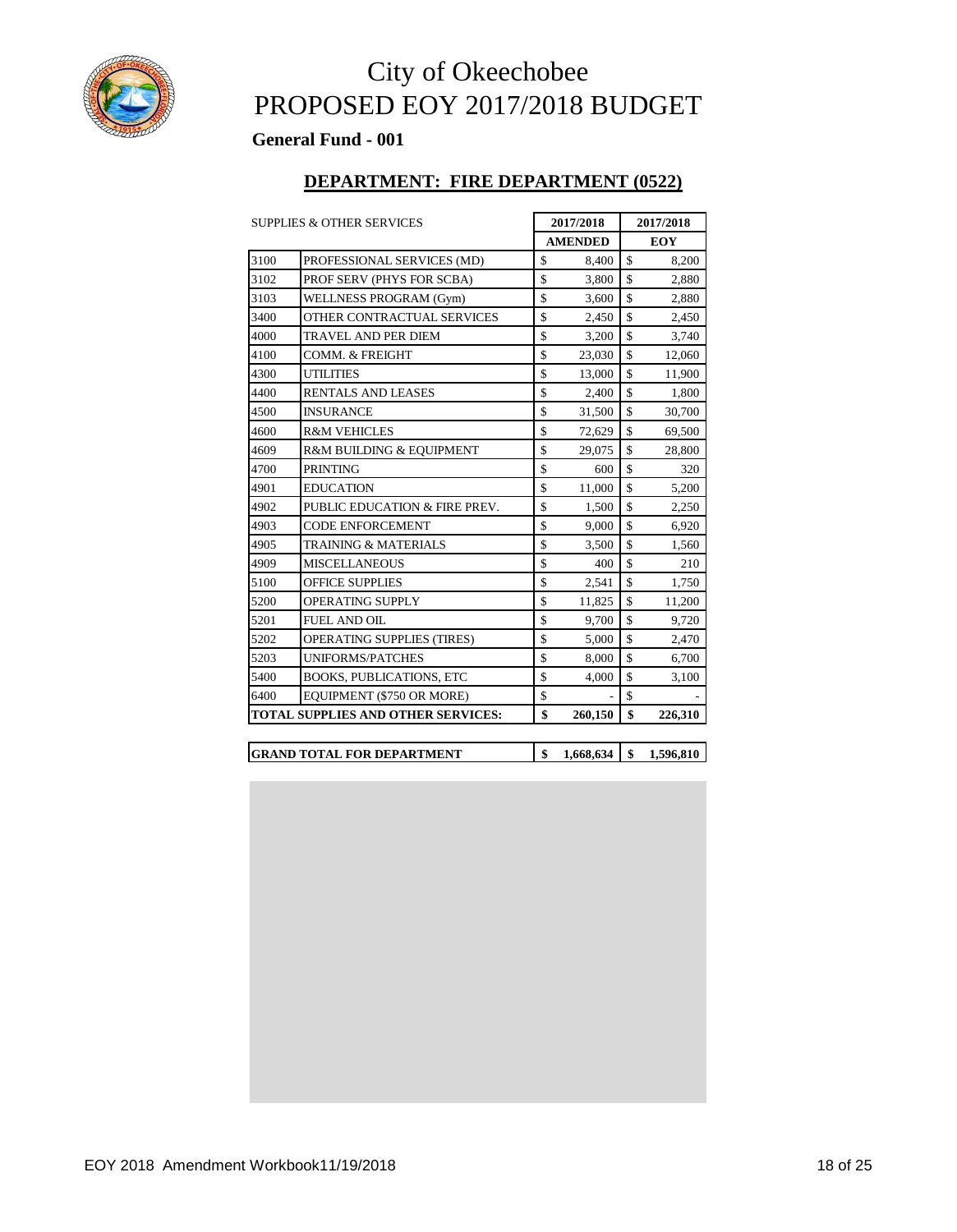

#### **General Fund - 001**

#### **DEPARTMENT: PUBLIC WORKS (0541)**

| PERSONNEL COST: |                               | 2017/2018      | 2017/2018 |            |  |
|-----------------|-------------------------------|----------------|-----------|------------|--|
|                 |                               | <b>AMENDED</b> |           | <b>EOY</b> |  |
| 1100            | <b>EXECUTIVE SALARIES</b>     | \$<br>169,495  | \$        | 164,300    |  |
| 1200            | <b>REGULAR SALARIES</b>       | \$<br>279,958  | \$        | 235,780    |  |
| 1300            | <b>OTHER SALARIES</b>         | \$<br>36,000   | \$        | 13,500     |  |
| 1400            | <b>OVERTIME</b>               | \$<br>3.553    | \$        | 3,500      |  |
| 1510            | LONGEVITY/SERVICE INCENTIVE   | \$<br>۰        | \$        |            |  |
| 2100            | <b>FICA</b>                   | \$<br>40,090   | \$        | 30,500     |  |
| 2200            | <b>RETIREMENT</b>             | \$<br>37,867   | \$        | 21,900     |  |
| 2300            | LIFE AND HEALTH INSURANCE     | \$<br>98,900   | \$        | 85,300     |  |
| 2400            | <b>WORKERS COMPENSATION</b>   | \$<br>33,852   | \$        | 33,090     |  |
| 2500            | UNEMPLOYMENT COST             | \$<br>500      | \$        |            |  |
|                 | <b>TOTAL PERSONNEL COSTS:</b> | \$<br>700,215  | \$        | 587,870    |  |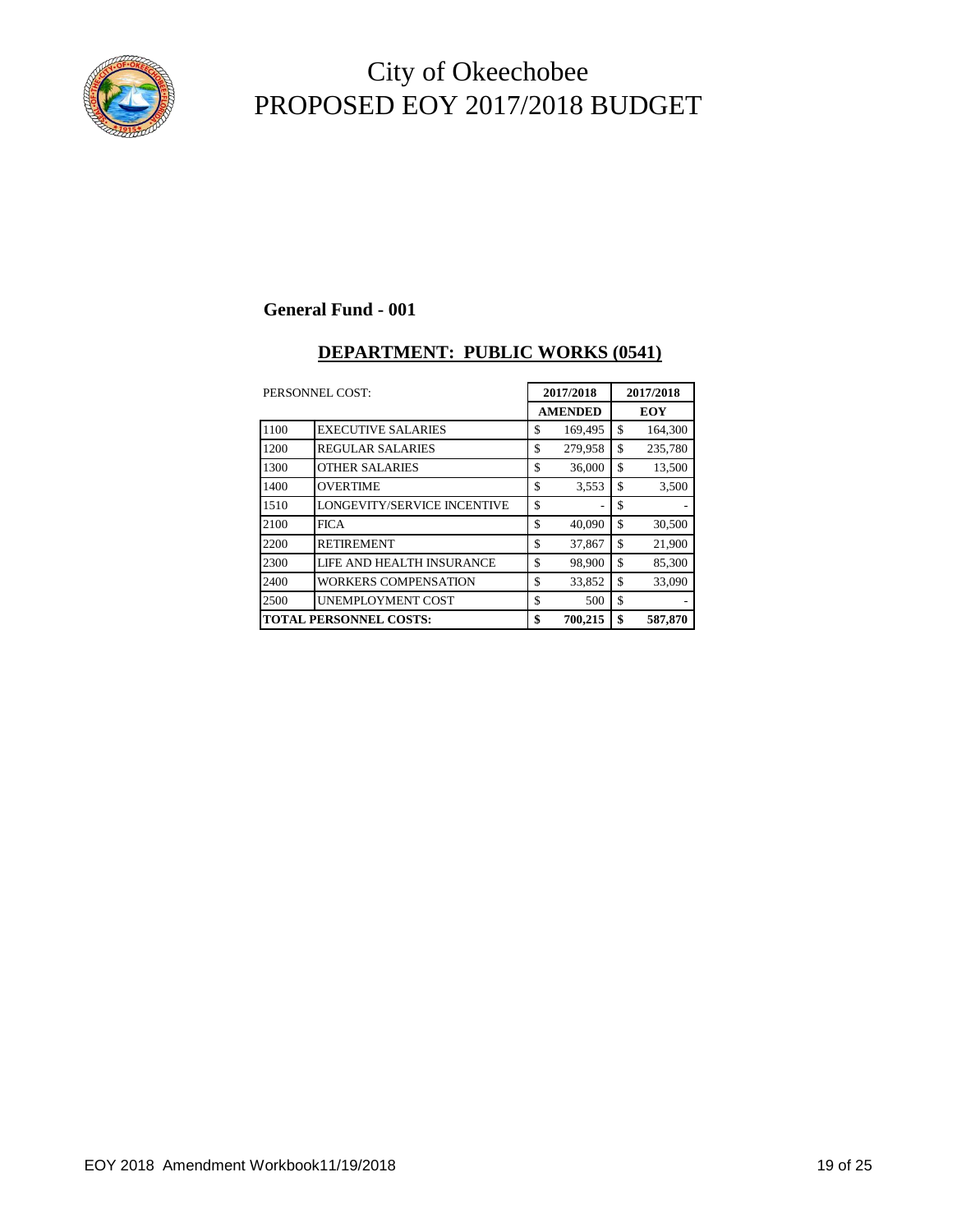

#### **General Fund - 001**

### **DEPARTMENT: PUBLIC WORKS (0541) 2017/2018 2017/2018 AMENDED EOY**

|      |                                           | <b>AMENDED</b>  |    | <b>EOY</b> |  |
|------|-------------------------------------------|-----------------|----|------------|--|
| 3100 | PROFESSIONAL SERVICES                     | \$<br>5,000     | \$ | 650        |  |
| 3400 | OTHER CONTRACTUAL SERVICES                | \$              | \$ |            |  |
| 3401 | <b>GARBAGE COLLECTION FEE</b>             | \$<br>370,228   | \$ | 369,400    |  |
| 4000 | <b>TRAVEL AND PER DIEM</b>                | \$<br>3,500     | \$ | 1,550      |  |
| 4100 | <b>COMM. &amp; FREIGHT</b>                | \$<br>7,032     | \$ | 5,070      |  |
| 4300 | <b>UTILITIES</b>                          | \$<br>18,500    | \$ | 16,300     |  |
| 4400 | <b>RENTALS &amp; LEASES</b>               | \$<br>2,250     | \$ | 2,830      |  |
| 4500 | <b>INSURANCE</b>                          | \$<br>32,400    | \$ | 31,770     |  |
| 4600 | <b>R&amp;M VEHICLES</b>                   | \$<br>8,500     | \$ | 6,100      |  |
| 4605 | <b>R&amp;M PARKS</b>                      | \$<br>7,500     | \$ | 4,100      |  |
| 4609 | R&M BUILDING & EQUIPMENT                  | \$<br>31,750    | \$ | 33,450     |  |
| 4901 | <b>EDUCATION</b>                          | \$<br>5,000     | \$ | 2,300      |  |
| 4909 | <b>MISCELLANEOUS</b>                      | \$<br>500       | \$ | 280        |  |
| 5100 | <b>OFFICE SUPPLIES</b>                    | \$<br>1,000     | \$ | 1,030      |  |
| 5200 | <b>OPERATING SUPPLY</b>                   | \$<br>7,000     | \$ | 7,400      |  |
| 5201 | <b>FUEL AND OIL</b>                       | \$<br>27,000    | \$ | 22,300     |  |
| 5202 | <b>OPERATING SUPPLIES (TIRES)</b>         | \$<br>3,500     | \$ | 3,380      |  |
| 5203 | <b>UNIFORMS</b>                           | \$<br>6,750     | \$ | 6,600      |  |
| 5204 | <b>DUMPING FEES</b>                       | \$<br>750       | \$ | 100        |  |
| 5205 | MOSQUITO CONTROL                          | \$<br>6,000     | \$ |            |  |
| 5400 | <b>BOOKS, PUBLICATIONS, ETC</b>           | \$<br>300       | \$ | 110        |  |
| 6300 | <b>IMPROVEMENTS</b>                       | \$              | \$ |            |  |
| 6400 | EQUIPMENT (\$750 OR MORE)                 |                 |    |            |  |
|      | <b>TOTAL SUPPLIES AND OTHER SERVICES:</b> | \$<br>544,460   | \$ | 514,720    |  |
|      |                                           |                 |    |            |  |
|      | <b>GRAND TOTAL FOR DEPARTMENT</b>         | \$<br>1,244,675 | \$ | 1,102,590  |  |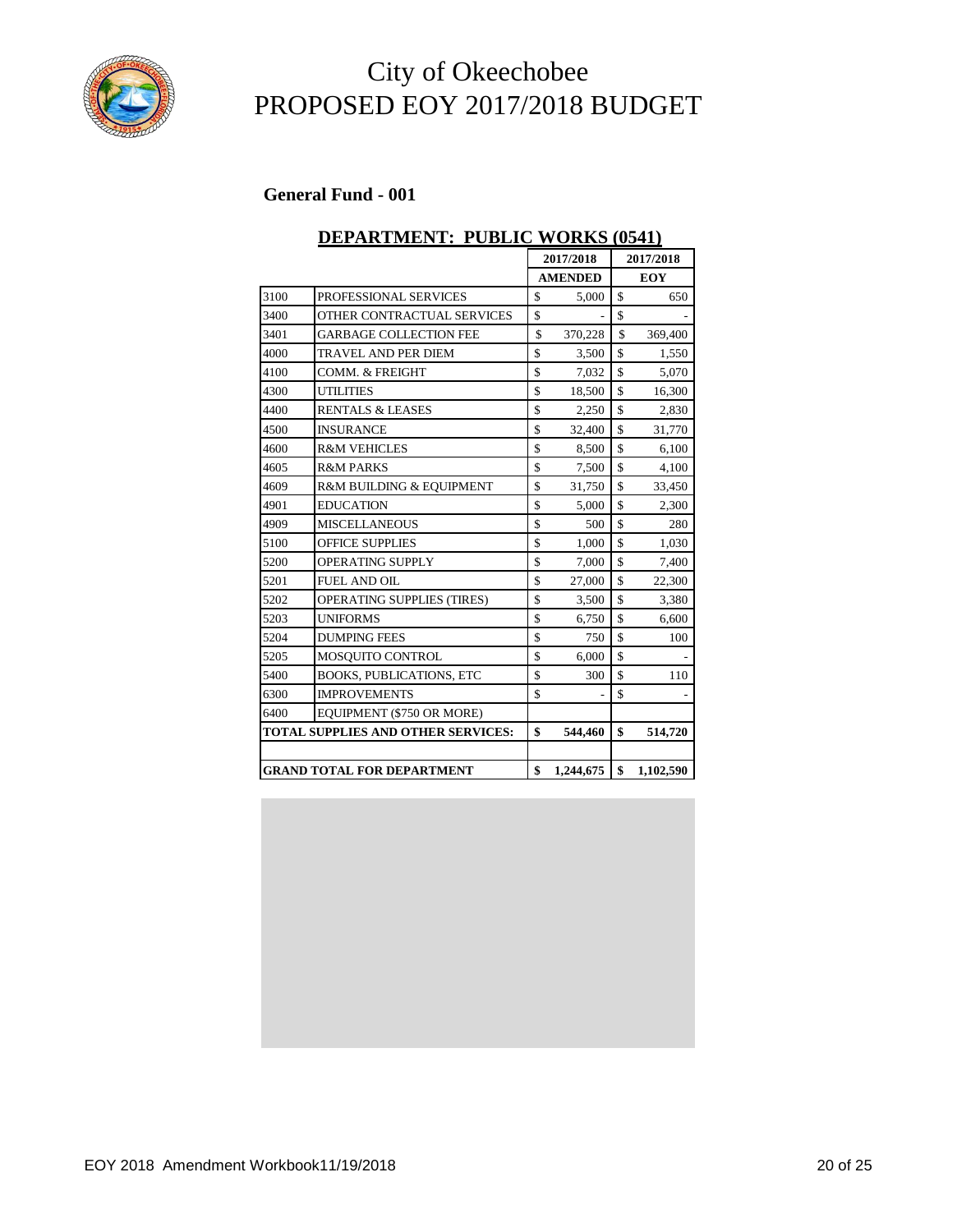

### **Public Facility Fund-301**

### **Public Facility Fund (Transportation)**

|                                    |   | 2017/2018      | 2017/2018 |         |
|------------------------------------|---|----------------|-----------|---------|
|                                    |   | <b>AMENDED</b> |           | EOY     |
| <b>IF/Y BEGINNING FUND BALANCE</b> | D | 620.571        |           | 620.571 |

|              | <b>REVENUES</b>                  |               |    |         |
|--------------|----------------------------------|---------------|----|---------|
| 301-313.4100 | <b>LOCAL OPTION GAS TAX</b>      | \$<br>331,500 | S  | 379,800 |
| 301-313.4200 | LOCAL ALTER, FUEL USER FEE       | \$<br>208,000 | \$ | 239,500 |
| 301-335.1220 | <b>SRS EIGHT CENT MOTOR FUEL</b> | \$<br>66,500  |    | 66,200  |
| 301-312.3000 | NINTH CENT FUEL TAX              | \$<br>58,000  | S  | 69,100  |
| 301-335.4100 | <b>MOTOR FUEL TAX REBATE</b>     | \$<br>2,500   | S  | 1,370   |
| 301-361.1000 | <b>SCOP</b> Funding              | \$<br>177,537 | S  |         |
| 301-361.1000 | <b>INTEREST EARNINGS</b>         | \$<br>300     |    | 10,100  |
| 301-369.1000 | <b>MISCELLANEOUS</b>             | \$<br>۰       | S  | 84.300  |
|              | <b>TOTAL REVENUES</b>            | 844,337       |    | 850,370 |

|              | <b>EXPENDITURES</b>             |               |               |
|--------------|---------------------------------|---------------|---------------|
| 301-549.3100 | PUBLIC FAC.-PROFESSIONAL SER.   | \$<br>25,000  | \$<br>10,500  |
| 301-549-3400 | PUBLIC FAC. CONTRACTUAL SERVICE | \$<br>51,000  | \$<br>53,400  |
| 301-549-4300 | PUBLIC FAC. UTILITIES           | \$<br>30,000  | \$<br>43,500  |
| 301-549-4609 | <b>REPAIR &amp; MAINTENANCE</b> | \$<br>18,500  | \$<br>10,900  |
| 301-549-4909 | MISC-PARK HOLIDAY LIGHTS        | \$<br>10,000  | \$<br>8,500   |
| 301-549-5300 | PUBLIC FAC. ROAD & MATERIALS    | \$<br>65,000  | \$<br>73,500  |
| 301-549-6300 | PUBLIC FAC. IMPROVEMENTS        | \$<br>205,000 | \$            |
| 301-549-6301 | <b>SCOP IMPROVEMENTS</b>        | \$<br>177,537 | \$            |
| 301-549.6302 | PUBLIC FAC. BEAUTIFICATION      | \$<br>7,500   | \$<br>3,000   |
| 301-549.6400 | PUBLIC FAC. MACHINERY & EQUIP   | \$<br>188,000 | \$<br>68,300  |
|              | <b>TOTAL EXPENSES</b>           | \$<br>777,537 | \$<br>271,600 |
|              |                                 |               |               |
|              | Transfer to General Fund        | \$<br>350,000 | \$<br>350,000 |
|              |                                 |               |               |
|              | <b>F/Y ENDING FUND BALANCE</b>  | \$<br>337,371 | \$<br>849,341 |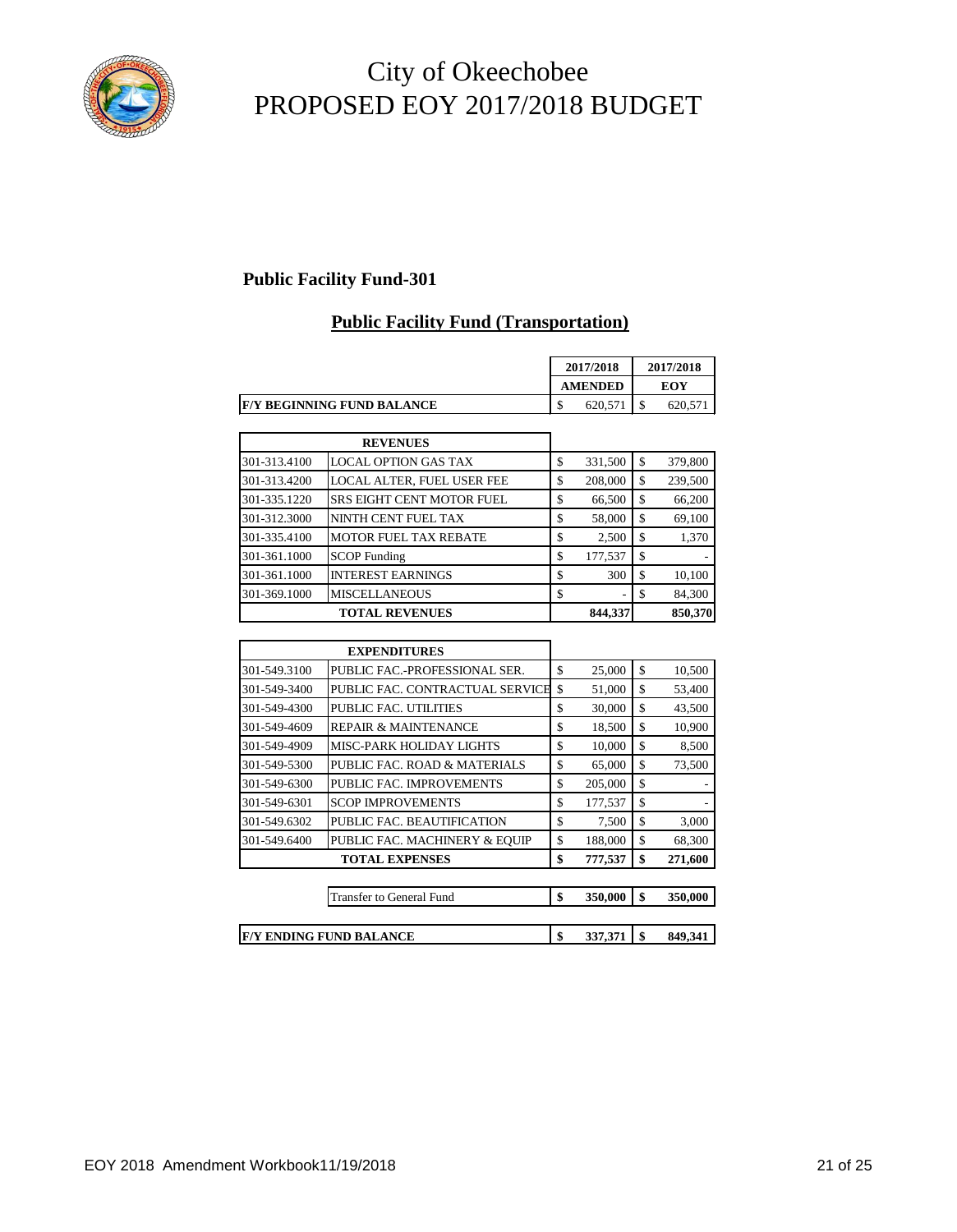

### City of Okeechobee PROPOSED EOY 2017/2018 BUDGET **CAPITAL PROJECTS IMPROVEMENTS**

|                 |                                   | 2017/2018       | 2017/2018 |            |  |
|-----------------|-----------------------------------|-----------------|-----------|------------|--|
|                 |                                   | <b>AMENDED</b>  |           | <b>EOY</b> |  |
|                 | <b>F/Y BEGINNING FUND BALANCE</b> | \$<br>4,136,380 | \$        | 4,136,380  |  |
| <b>REVENUES</b> |                                   |                 |           |            |  |
| 304-383.0000    |                                   | \$              | S         |            |  |
| 304-364.1000    | DISPOSITION OF FIXED ASSETS       | \$<br>225,000   | \$        | 225,000    |  |
| 304-361.1000    | <b>INTEREST EARNINGS</b>          | \$<br>2,500     | \$        | 2,350      |  |
| 304-369.1000    | <b>MISCELLANEOUS</b>              | \$<br>500       | \$        |            |  |
|                 | <b>TOTAL REVENUES</b>             | \$<br>228,000   | S         | 227,350    |  |

| <b>EXPENDITURES</b> |                                     |               |               |
|---------------------|-------------------------------------|---------------|---------------|
| 304-549-3100        | <b>Professional Services</b>        | \$<br>25,000  | \$<br>25,000  |
| 304-529-4600        | <b>REPAIR &amp; MAINTENANCE</b>     | \$<br>25,000  | \$<br>4,000   |
| 304-513-3100        | <b>Professional Services</b>        | \$<br>9,500   | \$<br>9,500   |
| 304-512-6400        | <b>ADMINISTRATION CAPITAL</b>       | \$<br>4,230   | \$<br>4,500   |
| 304-513-6400        | <b>FINANCE CAPITAL</b>              | \$<br>3,200   | \$<br>3,190   |
| 304-519-6400        | <b>GENERAL SERVICES CAPITAL</b>     | \$<br>35,000  | \$<br>39,300  |
| 304-521-6400        | <b>LAW ENFORCEMENT CAPITAL</b>      | \$<br>483,805 | \$<br>505,800 |
| 304-522-6400        | FIRE PROTECTION CAPITAL             | \$<br>100,800 | \$<br>94,400  |
| 304-522-6401        | FIRE PROTECTION CAPITAL             | \$            | \$            |
| 304-536.6400        | SEWER/WASTEWATER                    | \$<br>12,500  | \$            |
| 304-541-6400        | PUBLIC WORKS CAPITAL                | \$<br>19,250  | \$<br>3,400   |
| 304-549-6401        | PARKS CAPITAL IMPROVEMENT           | \$<br>78,000  | \$<br>6,100   |
| 304-549-6402        | <b>MEDIAN REPLACEMENT &amp; ROW</b> | \$<br>30,000  | \$            |
| 304-584.6400        | <b>FUTURE CAPITAL PROJECTS</b>      | \$            | \$            |
| 304-2512-6400       | <b>CLERK CAPITAL</b>                | \$<br>18,300  | \$<br>2,100   |
| 304-584.7100        | <b>PRINCIPAL</b>                    | \$<br>ä,      | \$            |
| 304-584.7200        | <b>INTEREST</b>                     | \$<br>٠       | \$            |
|                     | <b>TOTAL EXPENDITURES</b>           | \$<br>844.585 | \$<br>697.290 |
|                     |                                     |               |               |

| <b>F/Y ENDING FUND BALANCE</b> |                                    |   | 2,931,282 | \$ | 3,613,380 |
|--------------------------------|------------------------------------|---|-----------|----|-----------|
|                                | TOTALASSIGNED FUND BALANCE         |   |           |    |           |
|                                | ASSIGNED FUND BALANCE              |   |           |    |           |
|                                |                                    |   |           |    |           |
|                                | TOTAL TRANSFER OUT                 |   | 588,513   | -S | 53,060    |
|                                | TRANSFER OUT TO GENERAL FUND       | S | 535,453   | -S |           |
|                                | <b>TRANSFER OUT TO Other Funds</b> |   | 53,060    | S  | 53,060    |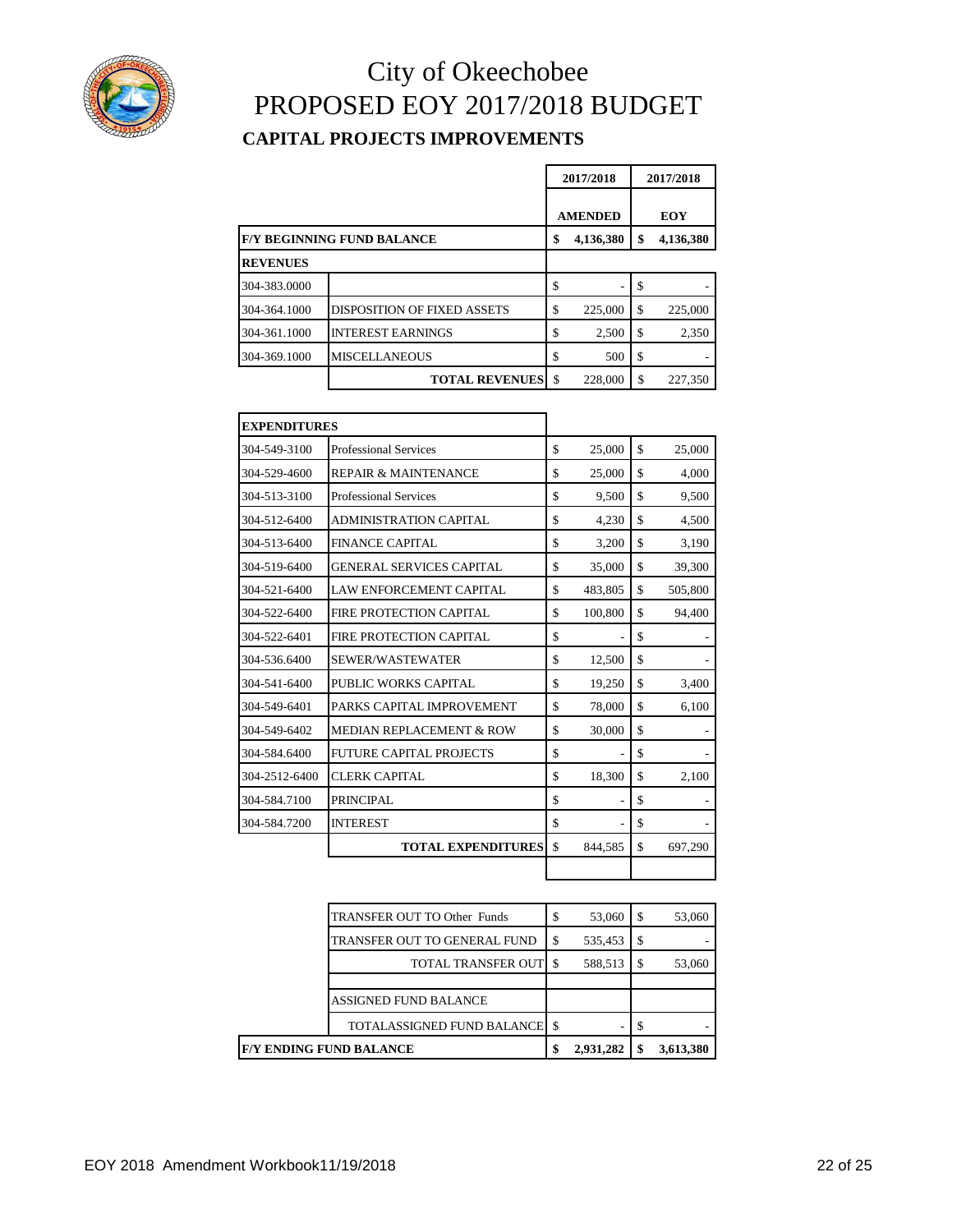

#### **Other Grants**

#### **RECAPITULATION - REVENUE & EXPENSES**

|                                    | 2017/2018      | 2017/2018   |  |  |
|------------------------------------|----------------|-------------|--|--|
|                                    | <b>AMENDED</b> | EOY         |  |  |
| <b>IF/Y BEGINNING FUND BALANCE</b> | 312,162        | c<br>-<br>J |  |  |

| <b>REVENUES</b> |                                     |     |         |     |         |
|-----------------|-------------------------------------|-----|---------|-----|---------|
| 302-331.3903    | <b>TMDL Grant</b>                   | \$  | 41,130  | \$  |         |
| 302-331-3904    | Stormwater Drainage Grant           | \$  | 175,000 | \$  | 175,000 |
| 302-331.3905    | Section 319 Grant                   | S   | ۰.      |     |         |
| 302-361.1000    | <b>Interest Earnings</b>            |     | ۰.      |     |         |
| 302-381.0000    | TRANSFER IN -CAPITAL ASSIGNED FUNDS | S   | ۰       | -S  |         |
| 302-381.0000    | TRANSFER IN -CAPITAL FUND RESERVES  | \$  | 42,610  | \$  |         |
|                 | <b>TOTAL REVENUES</b>               | \$. | 258,740 | \$. | 175.000 |

| <b>EXPENDITURES</b> |                                      |               |    |        |
|---------------------|--------------------------------------|---------------|----|--------|
| 302-2552.3100       | PROFESSIONAL SERVICES                | \$            | \$ |        |
| 302-2552.3200       | <b>ADMINISTRATIVE SERVICES</b>       | \$            | \$ |        |
| 302-2552.4609       | <b>TEMPORARY RELOCATION</b>          | \$            | \$ |        |
| 302-2552.4609       | <b>HOUSING REHAB DEMO/REPL/RELOC</b> | \$            | \$ |        |
| 302-2552.4909       | <b>MISCELLANEOUS</b>                 | \$            | \$ |        |
| 302-2000-4909       | MISCELLANEOUS - BANKING EXP          |               |    |        |
| 302-2752.3100       | PROFESSIONAL SERVICES                | \$<br>17,682  | \$ |        |
| 302-2752.3200       | <b>ADMINISTRATIVE SERVICES</b>       | \$            | S  |        |
| 302-2752.4909       | <b>MISCELLANEOUS</b>                 | \$<br>1,000   | S  | 10,000 |
| 302-2752.4609       | STREET IMPROVEMENTS/ADDITIONS        | \$            | \$ |        |
| 302-2752.6300       | <b>INFRASTRUCTURE IMPROVEMENTS</b>   | \$<br>175,000 | \$ |        |
| 302-2752-6400       | Park and Canal Improvements          | \$<br>377,220 | \$ |        |
|                     | <b>TOTAL EXPENSES</b>                | \$<br>570.902 | \$ | 10,000 |

**Transfer out (repayment of Loans** \$ 128,204

| <b>F/Y ENDING FUND BALANCE</b> |   | 796 |
|--------------------------------|---|-----|
|                                |   |     |
| DUE TO GENERAL FUND            | ۰ |     |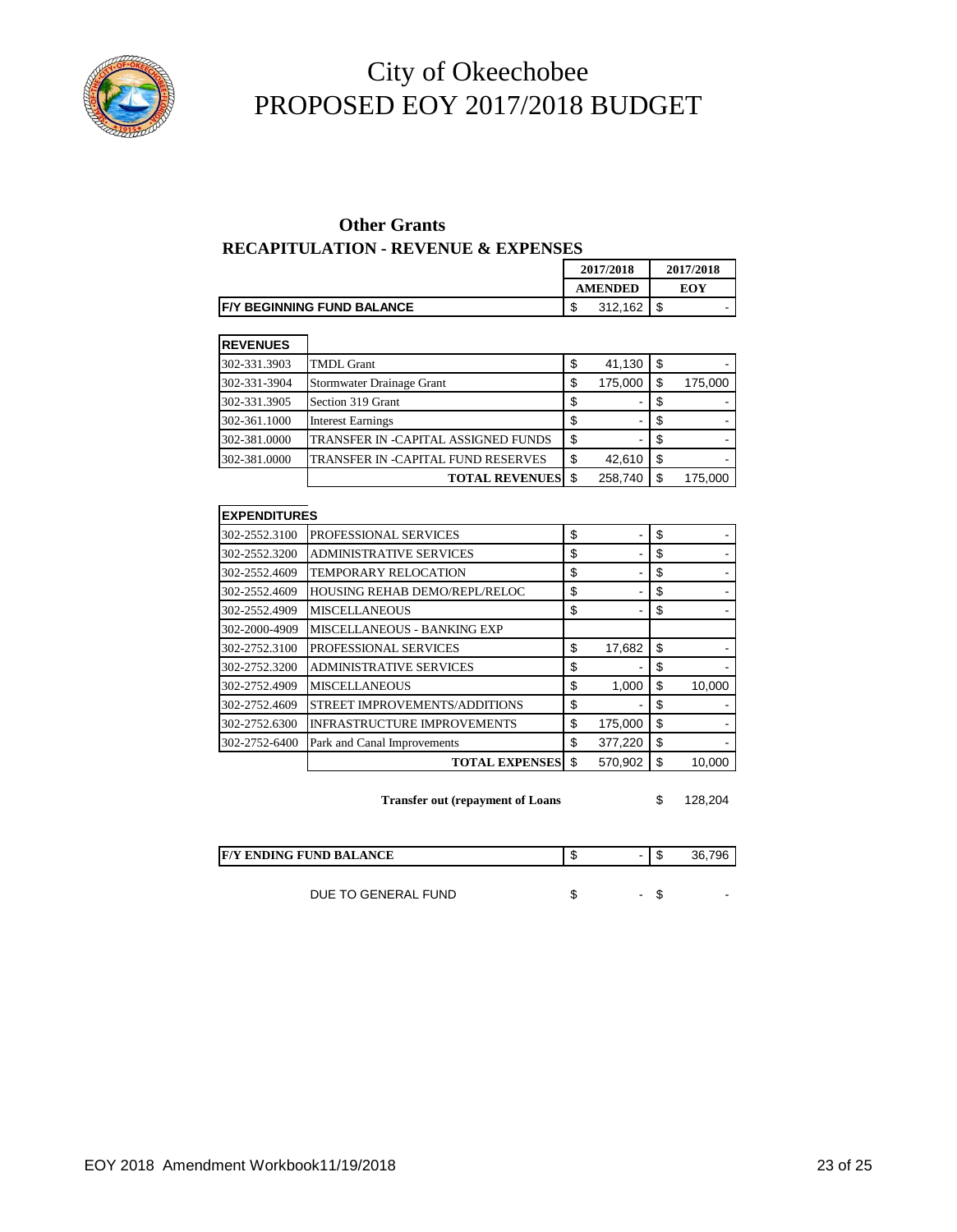

#### **Appropriations Grant RECAPITULATION - REVENUE & EXPENSE**

|                                    | 2017/2018      | 2017/2018 |
|------------------------------------|----------------|-----------|
|                                    | <b>AMENDED</b> | EOY       |
| <b>IF/Y BEGINNING FUND BALANCE</b> | -<br>۰D        | мD        |

| ╾<br>œ |  |
|--------|--|

| INEVENUES    |                                    |        |         |     |        |
|--------------|------------------------------------|--------|---------|-----|--------|
|              |                                    |        |         |     |        |
| 307-334.3900 | <b>Appropriation Funds</b>         | ጦ<br>ъ | 209,000 |     |        |
| 307-361.1000 | <b>Interest Earnings</b>           |        |         |     |        |
| 307-381.0000 | TRANSFER IN -CAPITAL FUND RESERVES | S      | 10.450  |     | 10,000 |
|              | <b>TOTAL REVENUES</b> \$           |        | 219.450 | -\$ | 10,000 |

#### **EXPENDITURES**

| 307-559.3100 | PROFESSIONAL SERVICES-Engineering Services | - \$   | -       |      |       |
|--------------|--------------------------------------------|--------|---------|------|-------|
| 307-559.3102 | PROFESSIONAL SERVICES-Grant Admin          | \$     | 9,450   |      | 9,410 |
| 307-559.4909 | <b>ADMINISTRATIVE SERVICES</b>             | \$     | 1,000   | - \$ |       |
| 307-559.6300 | STREET IMPROVEMENTS/ADDITIONS              | ጦ<br>J | 209,000 | - \$ |       |
|              |                                            |        |         |      |       |
|              | <b>TOTAL EXPENSES</b> \$                   |        | 219,450 |      | 9,410 |

| <b>ENDING FUND BALANCE</b><br>F/V<br>$\sim$ | $\cdot$ |  | - 11 | ).ઝા |
|---------------------------------------------|---------|--|------|------|
|---------------------------------------------|---------|--|------|------|

334-3900 SE 8TH Avenue Project